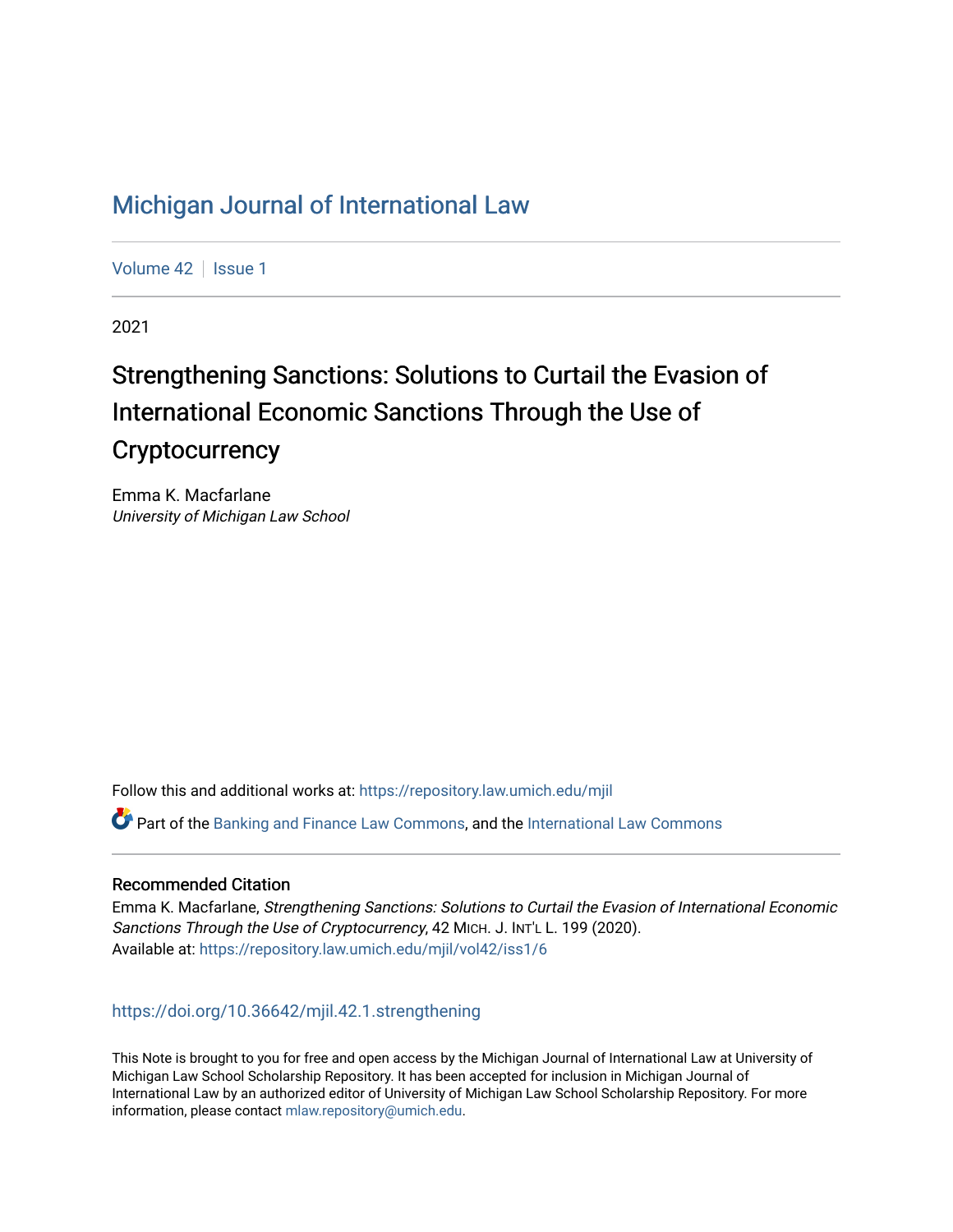# **STRENGTHENING SANCTIONS: SOLUTIONS TO CURTAIL THE EVASION OF INTERNATIONAL ECONOMIC SANCTIONS THROUGH THE USE OF CRYPTOCURRENCY**

*Emma K. Macfarlane\**

# I. INTRODUCTION

In March 2020, Chinese nationals Tian Yinyin and Li Jiadong were charged with laundering over \$100 million in cryptocurrency.<sup>1</sup> The source of the funds? A state-sponsored North Korean malicious cyber group.<sup>2</sup> The process that Tian and Li followed to launder the funds was strikingly simple. First, Tian and Li received the stolen cryptocurrency from North Korean hackers.<sup>3</sup> They then transferred the digital assets among various cryptocurrency addresses, muddying the origins of the funds.<sup>4</sup> This allowed Tian and Li to transfer the cryptocurrency into Chinese bank accounts and exchange the cryptocurrency for prepaid Apple iTunes gift cards.<sup>5</sup> This simple process allowed a small group of state-sponsored actors to evade heavy United Nations sanctions levied against North Korea.<sup>6</sup>

5. *Id*.; Aruna Viswanatha, Ian Talley & Dustin Volz, *Two Chinese Nationals Indicted in Alleged North Korean Bitcoin Hack*, WALL ST. J. (Mar. 2, 2020), https://www.wsj.com /articles/two-chinese-nationals-indicted-in-alleged-north-korean-bitcoin-hack-11583170682.

6. United Nations member states are prohibited from directly or indirectly supplying, selling, or transferring to North Korea funds or assets that would be used to support their nuclear weapons program. *See* S.C. Res. 1718, ¶ 8 (Oct. 14, 2006). The North Korean statesponsored entities which transferred the funds to Tian and Li have in the past been linked to

<sup>\*</sup> J.D. Candidate, University of Michigan Law School (2021); B.A., McGill University (2016). My sincere thanks to Samuel Grone for his invaluable edits on this note and support over the past three years. Thank you also to the editing team of the *Michigan Journal of International Law*, both for your thoughtful suggestions and friendship. Finally, thank you to Karin Thrasher for sharing her extensive insights into this topic throughout the editing process.

<sup>1.</sup> Spencer S. Hsu & Ellen Nakashima, *Two Chinese Nationals Indicted in Cryptocurrency Laundering Scheme Linked to North Korea*, WASH. POST (Mar. 3, 2020), https://www.washingtonpost.com/local/legal-issues/two-chinese-nationals-indicted-in-cry ptocurrency-laundering-scheme-linked-to-north-korea/2020/03/02/b6a286c2-5c8d-11ea-9055- 5fa12981bbbf\_story.html.

<sup>2.</sup> *Chinese Remitters Tian Yinyin, Li Jiadong Charged with Laundering US\$100m Cryptocurrency*, STANDARD (Mar. 3, 2020), https://www.thestandard.com.hk/breaking-news /section/6/143035/Chinese-remitters-Tian-Yinyin,-Li-Jiadong-charged-with-laundering-

US\$100m-cryptocurrency; *Treasury Sanctions Individuals Laundering Cryptocurrency for Lazarus Group*, U.S. DEP'T OF TREASURY (Mar. 2, 2020), https://home.treasury.gov /news/press-releases/sm924.

<sup>3.</sup> *Id*.

<sup>4.</sup> *Id*.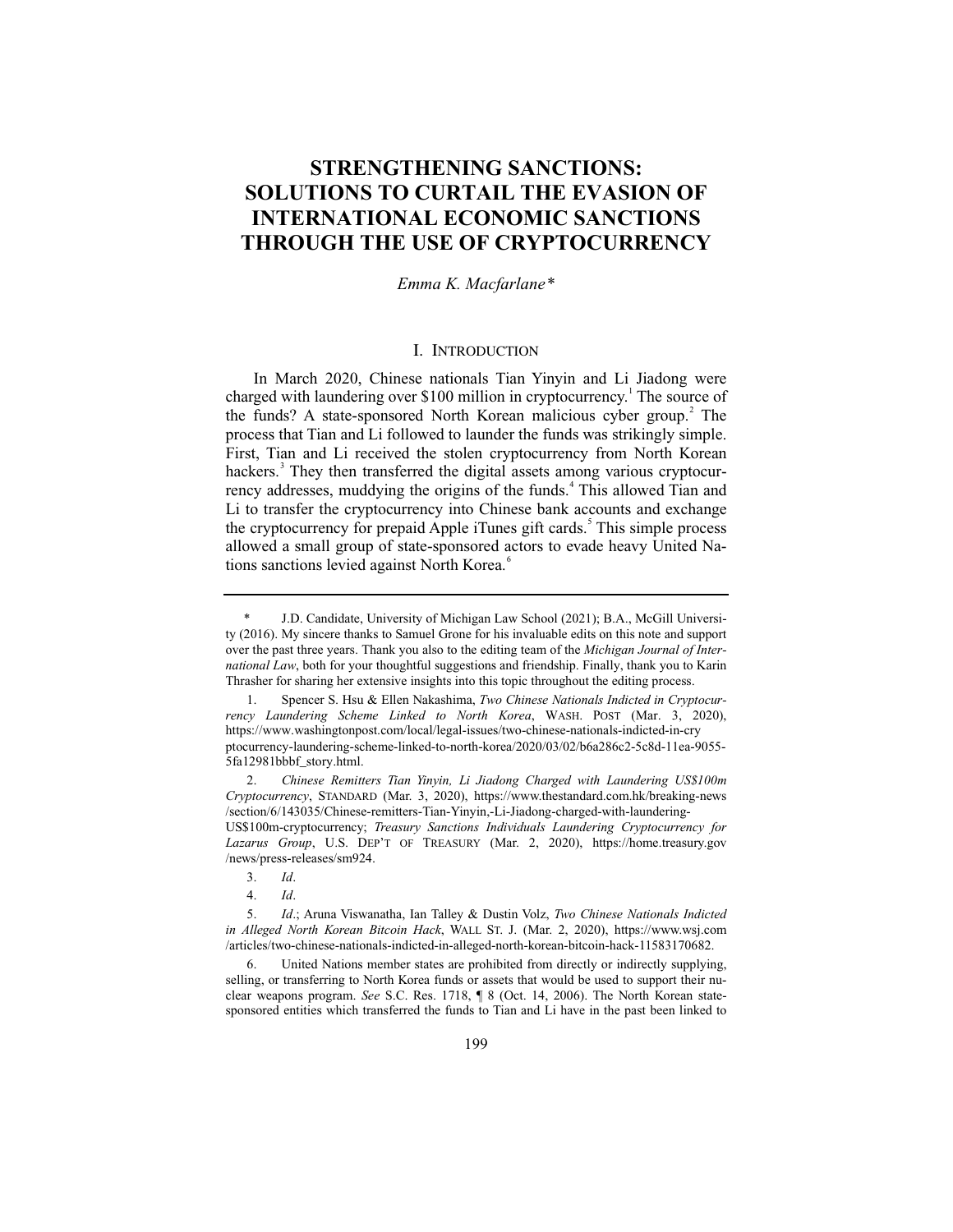The actions of Tian and Li are the tip of the iceberg. A UN report notes that low levels of governmental oversight in the cryptocurrency sector have enabled North Korea to generate income at an alarming rate.<sup>7</sup> As of July 2019, an estimated \$2 billion had been raised through the evasion of financial sanctions using cryptocurrencies.<sup>8</sup> North Korea is not alone in its tactics. Russia $^{\circ}$  and Venezuela<sup>10</sup> have also dabbled in the use of cryptocurrencies to evade international sanctions. The efficacy of financial sanctions is in this way consistently undermined through illicit transfers of cryptocurren $cv<sup>11</sup>$  As the cryptocurrency sector exceeds forty-two million users worldwide, $^{12}$  it begs the question: If cryptocurrency is left unregulated in the international sphere, will financial sanctions have *any* power at all?

This note posits that an international regulatory framework is necessary to combat the evasion of financial sanctions.<sup>13</sup> It further argues that the best way to structure this new framework is through the enactment of a new multilateral treaty. Section II provides an overview of the innerworkings of cryptocurrencies and the state of cryptocurrency regulation today. Section III details the inadequacy of the current patchwork regulation of cryptocurrency and focuses on how cryptocurrencies aid in the evasion of financial sanctions. It concludes that an international regulatory framework is necessary to curtail bad actors' evasion of sanctions through cryptocurrency. Sec-

11. *Id*.

hacks of other cryptocurrency exchanges to raise funds in support of North Korea's nuclear program. The transfer of funds to Tian and Li were linked to these same reported hacks. In other words, the United Nations suspected these funds would also be used to generate revenue for North Korea's nuclear weapon program. *See* Hsu & Nakashima, *supra* note 1.

<sup>7.</sup> Rep. of the S.C., at 4/142, U.N. Doc. S/2019/691 (2019).

<sup>8.</sup> These proceeds are used for the country's weapons of mass destruction programs. *Id*.

<sup>9.</sup> Russian officials conceded that a primary motivation for the creation of a "cryptorouble" (a new type of cryptocurrency) was to "settle accounts with [Russia's] counterparties all over the world with no regard for sanctions." CONG. RSCH. SERV., IF10825, DIGITAL CURRENCIES: SANCTIONS EVASION RISKS 2 (Feb. 8, 2018).

<sup>10.</sup> Venezuela attempted to make its own cryptocurrency in 2017. President Nicolas Maduro explicitly defended Venezuela's efforts as a way to circumvent the financial "blockade" created by the U.S. government. Alexandra Ulmer & Deisy Buitrago, *Enter the 'Petro': Venezuela to Launch Oil-Backed Cryptocurrency*, REUTERS (Dec. 3, 2017), https://www.reuters.com/article/us-venezuela-economy/enter-the-petro-venezuela-to-launchoil-backed-cryptocurrency-idUSKBN1DX0SQ.

<sup>12.</sup> Lubomir Tassev, *The Number of Cryptocurrency Wallets is Growing Exponentially*, BITCOIN.COM (Sept. 26, 2019), https://news.bitcoin.com/the-number-of-cryptocurrencywallets-is-growing-exponentially/.

<sup>13.</sup> Financial sanctions are the "withdrawal of customary trade and financial relations for foreign- and security-policy purposes." They are typically levied by states and supranational bodies such as the United Nations and European Union; targets of sanctions can range from entire countries, to organized groups, to individuals. Jonathan Masters, *What are Economic Sanctions?*, COUNCIL ON FOREIGN RELATIONS (Aug. 12, 2019), https://www.cfr.org /backgrounder/what-are-economic-sanctions.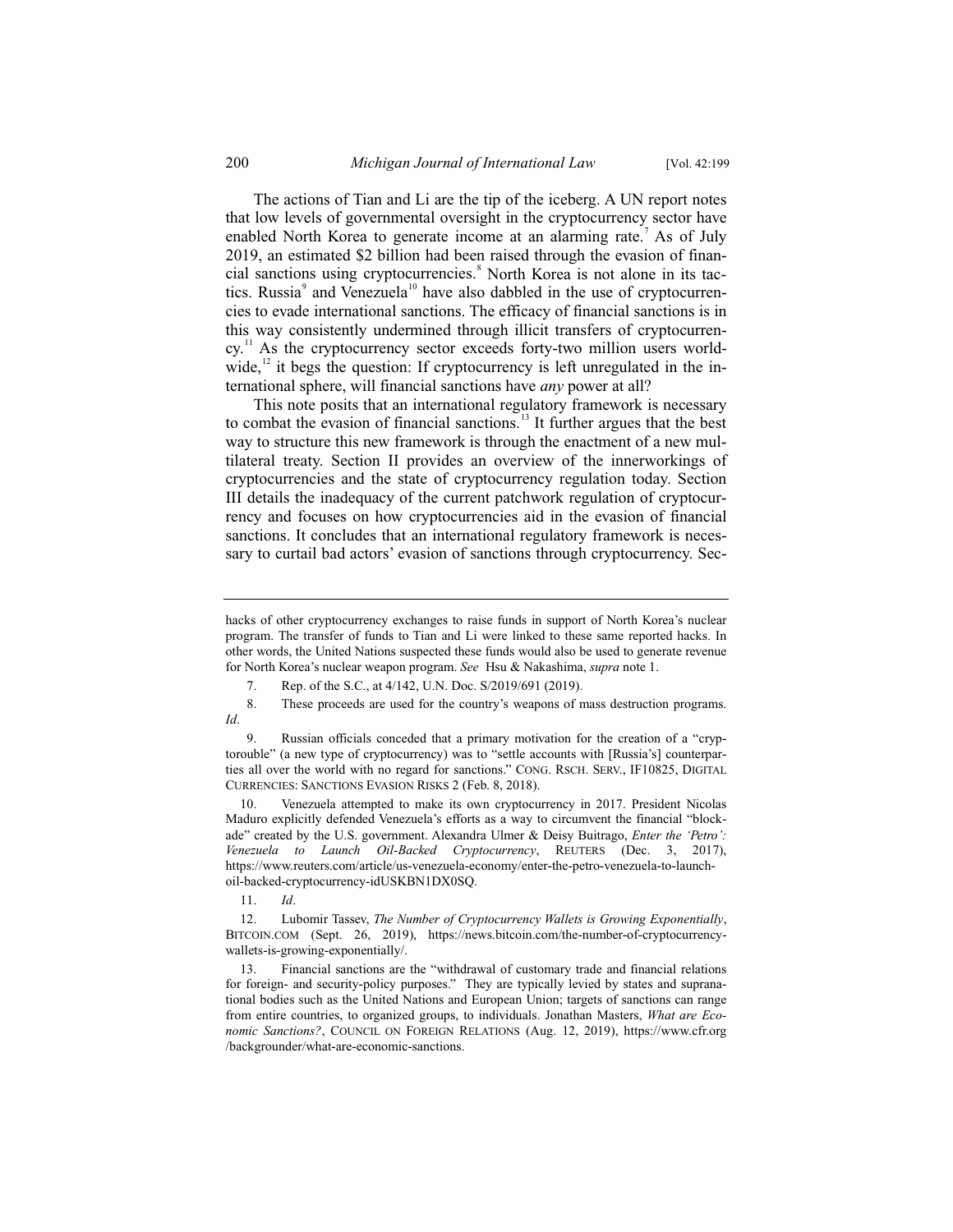tion IV proposes a new multilateral framework for the regulation of cryptocurrency. It further details why this is the best option for curtailing the evasion of financial sanctions through the use of cryptocurrencies.

# II. UNDERSTANDING CRYPTOCURRENCIES AND CRYPTOCURRENCY REGULATION

#### A*. The Rise of Cryptocurrency*

The use of cryptocurrency has revolutionized international commerce.<sup>14</sup> The first digital currency, Bitcoin, was developed in  $2009$ <sup>15</sup> As of 2019, an estimated forty-two million users have access to over 2000 digital currencies.<sup>16</sup> The astronomic rise in the popularity of cryptocurrencies may be explained by two key properties.<sup>17</sup> First, digital currencies are typically decentralized.<sup>18</sup> Practically, this means that transactions can be completed without the use of intermediaries such as banks.<sup>19</sup> Decentralization is attractive because, as one commentator opines, it removes the intermediaries who "tell us what to do, tell us what to think, and charge us for the privilege as they gatekeep the juiciest intersections of our economies."<sup>20</sup>

Second, cryptocurrencies are mostly "pseudo-anonymous."<sup>21</sup> To understand the extent of this anonymity, one must first understand an aspect of blockchain technology that underlies all cryptocurrencies. This technology is called "public key cryptography." Public key cryptography is a crypto-

16. Reiff, *supra* note 13.

17. Note here the distinction between digital currencies and cryptocurrencies. Digital currencies are the "overall superset" that includes cryptocurrencies. Some digital currencies such as Central Bank Digital Currencies ("CBDCs")—have the potential for mass centralization. Because cryptocurrencies rely on cryptography (unlike, for example CBDCs), this leads to greater inherent decentralization. For more on this, see Tommaso Mancini-Griffoli, Marla Soledad Martinez Peira, Itai Agur, Anil Ari, John Kiff, Adina Popescu & Celine Rochon, *Casting Light on Central Bank Digital Currencies*, INT'L MONETARY FUND (Nov. 12, 2018).

18. *Id.* New cryptocurrencies that have a centralized framework (such as Libra) are not included within this analysis.

<sup>14.</sup> Ilker Koksal, *The Rise of Crypto as Payment Currency*, FORBES (Aug. 23, 2019, 10:28 AM), https://www.forbes.com/sites/ilkerkoksal/2019/08/23/the-rise-of-crypto-aspayment-currency/#42d0901b26e9.

<sup>15.</sup> Chris McCann, *12 Graphs That Show Just How Early the Cryptocurrency Market Is*, MEDIUM (May 7, 2018), https://medium.com/@mccannatron/12-graphs-that-show-justhow-early-the-cryptocurrency-market-is-653a4b8b2720.

<sup>19.</sup> *Id.*; BANK FOR INT'L SETTLEMENTS, CENTRAL BANK DIGITAL CURRENCIES 6 (Mar. 2018).

<sup>20.</sup> Clem Chambers, *Decentralized Cryptocurrencies are the Future*, FORBES (Sept. 6, 2018), https://www.forbes.com/sites/investor/2018/09/06/decentralized-cryptocurrencies-arethe-future/#731549f235b1.

<sup>21.</sup> Dong He, Karl Habermeier, Ross Leckow, Vikram Haksar, Yasmin Almeida, Mikari Kashima, Nadim Kyriakos-Saad, Hiroko Oura, Tashin Saadi Sedik, Natalia Stetsenko & Concepcion Verdugo-Yepes, *Virtual Currencies and Beyond: Initial Considerations* 9 (Jan. 2016).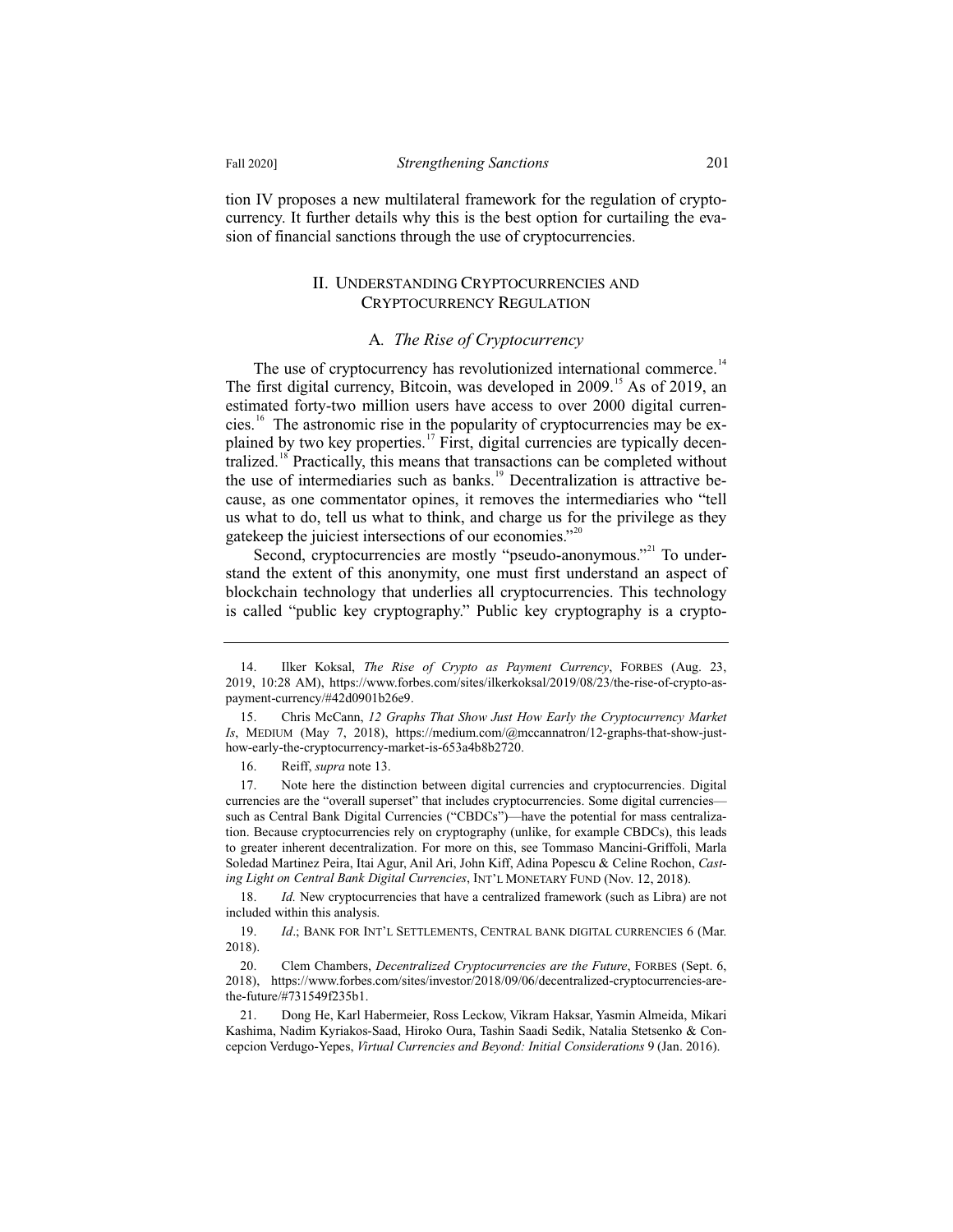graphic system that uses a pair of digital keys.<sup>22</sup> Each cryptocurrency user has two keys.<sup>23</sup> One is a public key, and one is private.<sup>24</sup> The private key is a randomly generated hexadecimal number.<sup>25</sup> As the name suggests, the user must keep their private key private at all times.<sup>26</sup> Public keys are another hexadecimal number; they are derived from (and have a mathematical relationship to) the private key.<sup>27</sup> A user need not keep their public key private.<sup>28</sup>

A simple illustration helps demonstrate how public and private keys facilitate anonymity in cryptocurrency transactions.<sup>29</sup> Imagine that Sally wants to sell Jake her lawnmower. Jake will pay Sally using Bitcoins encrypted by public key cryptography. Because Sally and Jake are both Bitcoin users, they each have one public key and one private key. Jake sends Bitcoins to Sally. It is best to think of these Bitcoins as being transferred within a small (digital) box. Jake "locks" (encrypts) the box using Sally's public key. When Sally receives the box, she "unlocks" (decrypts) it using her own private key. This works because Sally's public and private keys are mathematically related.

One component of this illustration is crucial to understand the nature of cryptocurrency: the identities of Sally and Jake are themselves obscured to third-parties. The only identifiable information within the transaction to other users—Sally's public key—is itself mathematically scrambled into a number referred to as a "hash."<sup>30</sup> In this way, users in cryptocurrency transactions may retain a high level of anonymity.<sup>31</sup> The transaction that other users *can* see, then, is informationally equivalent to: User A is sending fifteen coins to User X.

31. *Id*.

<sup>22.</sup> *Id*. at 10, fn. 8.

<sup>23.</sup> *See id*.

<sup>24.</sup> *See id*.

<sup>25.</sup> *See* DELOITTE,AMARKET OVERVIEW OF CUSTODY FOR DIGITAL ASSETS 6 (June 2020).

<sup>26.</sup> *Public and Private Keys*, BLOCKCHAIN.COM (Mar. 29, 2020), https://support. blockchain.com/hc/en-us/articles/360000951966-Public-and-private-keys.

<sup>27.</sup> *What is Public-Key Cryptography?*, GLOB. SIGN (2020), https://www.global sign.com/en/ssl-information-center/what-is-public-key-cryptography.

<sup>28.</sup> *Id*.

<sup>29.</sup> For an in-depth and accessible explanation of the workings of public key cryptography, *see Surveillance Defense,* SURVEILLANCE SELF-DEFENSE (Nov. 29, 2018), https://ssd.eff.org/en/module/deep-dive-end-end-encryption-how-do-public-key-encryptionsystems-work.

<sup>30.</sup> Ed Felten, *Does Hashing Make Data "Anonymous"?*, FED. TRADE COMM'N. (April 22, 2012), https://www.ftc.gov/news-events/blogs/techftc/2012/04/does-hashing-make-dataanonymous.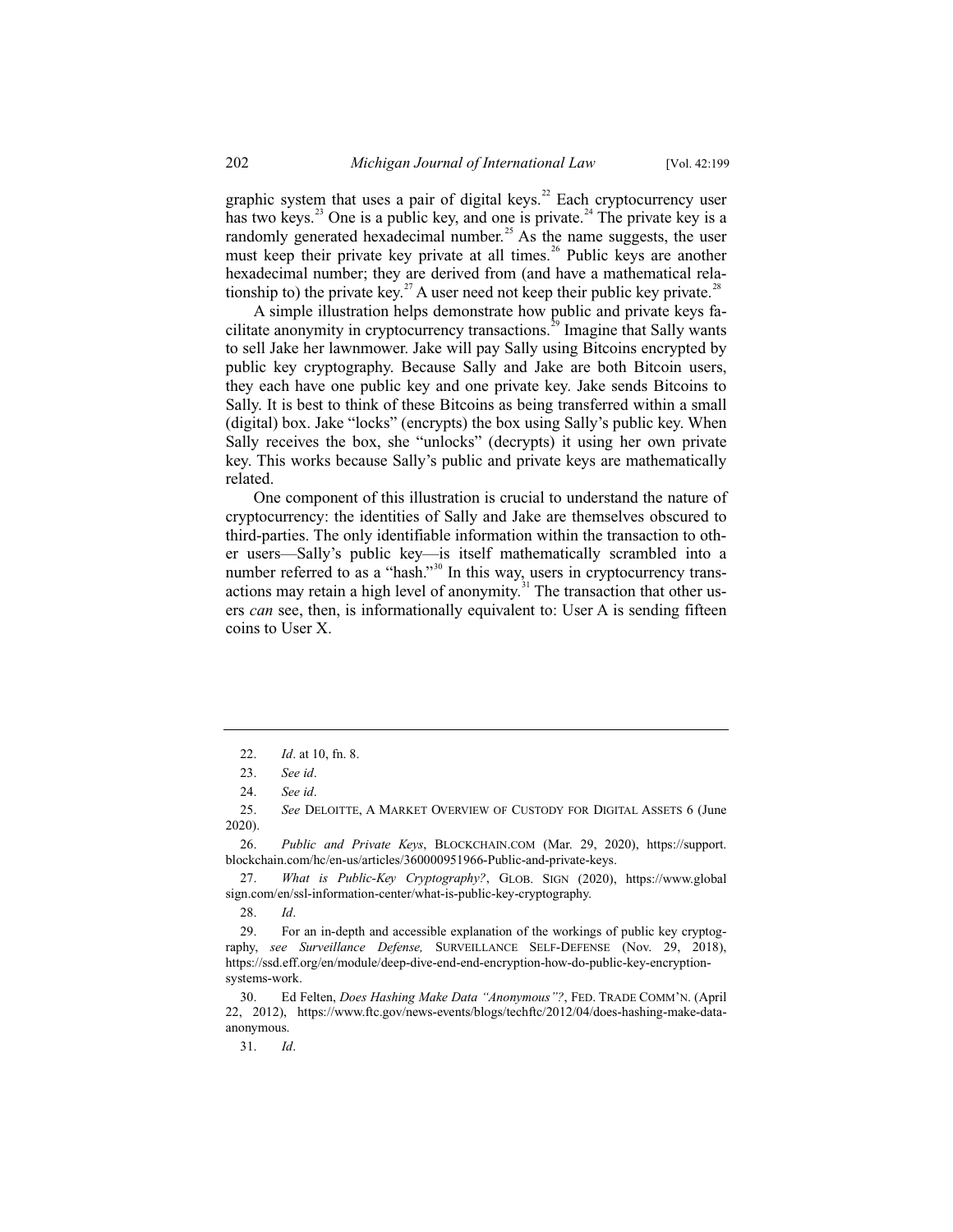#### B. *The Regulation of Cryptocurrency*

The proliferation of cryptocurrency has raised the need for cross-border regulation.<sup>32</sup> The overall cryptocurrency market size is projected to reach \$1.4 billion USD by  $2024$ ;<sup>33</sup> this is complemented by the increasing willingness of certain countries to move toward cashless economies.<sup>34</sup> Moreover, not only has the number of cryptocurrency users grown, but also the nature of cryptocurrency transactions has evolved. Cryptocurrencies are not only used for private monetary exchanges, but for investments in start-ups,<sup>35</sup> traveling into space, $36$  and for buying goods such as Lamborghinis on the luxury marketplace.<sup>3</sup>

Cryptocurrencies are also used for illicit activities. The transactional anonymity that comes alongside the use of cryptocurrencies like Bitcoin attracts users who engage in a host of illegal behaviors.<sup>38</sup> Bitcoin is frequently

33. *Cryptocurrency Market by Offering*, MARKETS & MARKETS (Feb. 28, 2020), https://www.marketsandmarkets.com/Market-Reports/cryptocurrency-market-158061641.html.

35. *See* Justin O'Connell, *Venture Capital's View of DeFi*, FORBES (March 5, 2020).

36. Roger Huang, *Cryptocurrency Is Strengthened By Space Exploration*, FORBES (June 29, 2020), https://www.forbes.com/sites/rogerhuang/2020/06/29/cryptocurrency-isstrengthened-by-space-exploration/#5ac493143c5b.

<sup>32.</sup> Ralph Auer & Stijn Claessens, *Regulating Cryptocurrencies: Assessing Market Reactions*, BIS QUARTERLY REV. (Sept. 23, 2018), https://www.bis.org/publ/qtrpdf/r\_ qt1809f.htm; Ana Alexandre, *New Study Reveals Countries with Most Registered Crypto Exchanges*, COINTELEGRAPH (Sept. 11, 2019), https://cointelegraph.com/news/new-studyreveals-countries-with-most-registered-crypto-exchanges ("In 2018, the total volume of bitcoin directly transferred between exchanges was almost \$92.6 billion. A total of \$65.1 billion was transferred by exchanges from G20 countries, Hong Kong, and Singapore.").

<sup>34.</sup> Elena Perez, *Crypto vs. Cash: Which Countries Expect to Go Digital Soon?*, COINTELEGRAPH (Aug. 12, 2019), https://cointelegraph.com/news/crypto-vs-cash-whichcountries-expect-to-go-digital-soon (noting, for example, that Sweden uses cash for only 2% of payment transactions and that by 2030 "it is expected that only 10% of the money spent in Canada will be completed with cash transactions."); *see also* Ryan Browne, *People in Sweden Barely Use Cash – and That's Sounding Alarm Bells for the Country's Central Bank*, CNBC (May 3, 2018), https://www.cnbc.com/2018/05/03/sweden-cashless-future-sounds-alarmbells-for-the-central-bank.html.

<sup>37.</sup> Ali Montag, *This Cryptomillionaire Bought a Lamborghini for \$115 Thanks to Bitcoin*, CNBC (Feb. 7, 2018), https://www.cnbc.com/2018/02/07/bitcoin-millionaires-arebuying-lamborghinis-with-cryptocurrency.html.

<sup>38.</sup> As of 2018, close to one-half of bitcoin transactions were associated with illegal activity. Further, "the estimated 24 million bitcoin market participants that use bitcoin primarily for illegal purposes (as at April 2017) annually conduct around 36 million transactions, with a value of around \$72 billion, and collectively hold around \$8 billion worth of bitcoin." Sean Foley, Jonathan R. Karlsen & T lis J. Putninš, *Sex, Drugs, and Bitcoin: How Much Illegal Activity is Financed Through Cryptocurrencies?*, UNIV. OF OXFORD BUS. L. (Feb. 19, 2018), https://www.law.ox.ac.uk/business-law-blog/blog/2018/02/sex-drugs-and-bitcoin-how-muchillegal-activity-financed-through; Emanuele Borgonovo, Stefano Caselli, Alessandra Cillo, Donato Masciandaro & Giovanno Rabitti, *Cryptocurrencies, Central Bank Digital Cash, Tra-*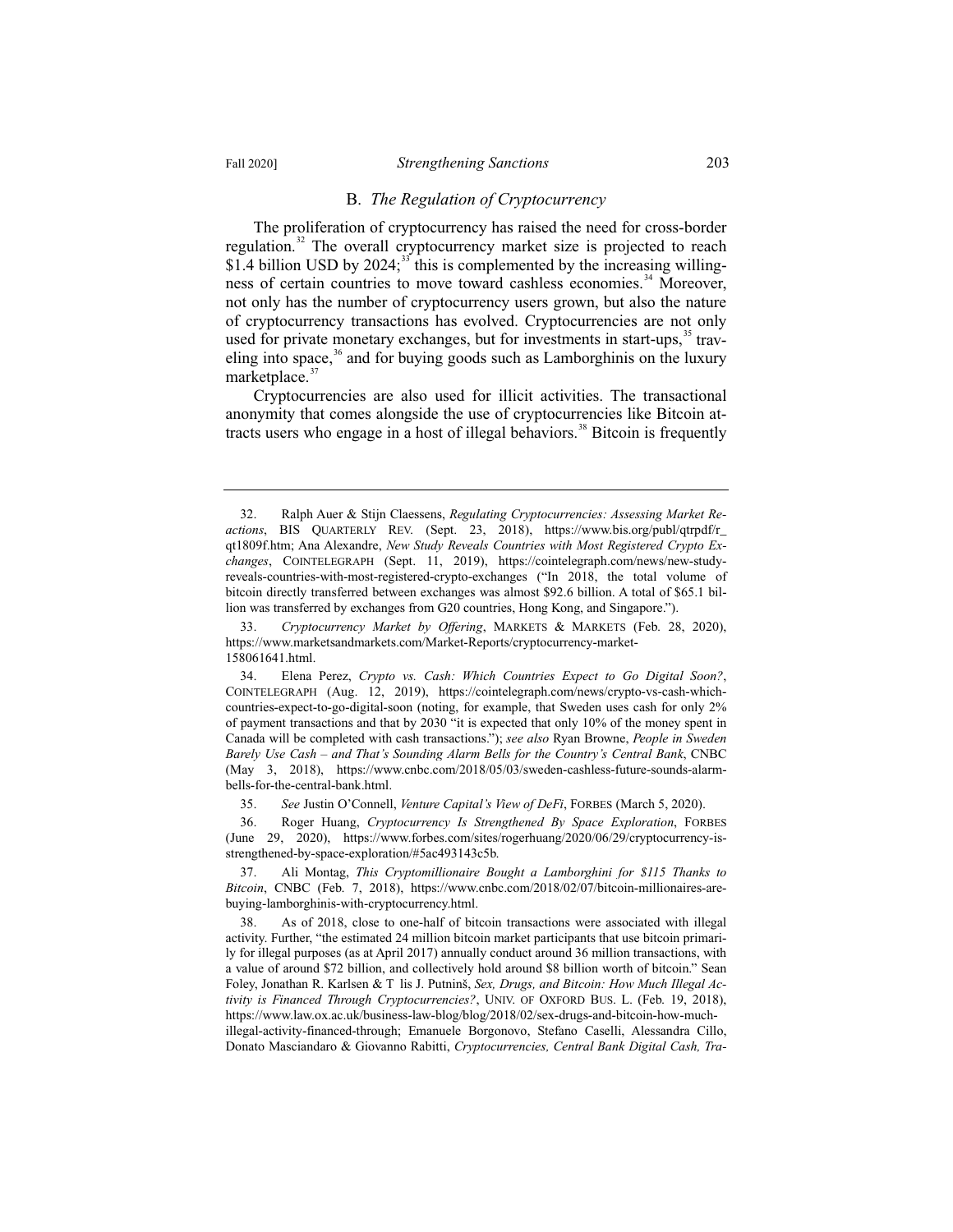identified as a method for financing terrorism,<sup>39</sup> money laundering,<sup>40</sup> illicit weapons procurement,<sup>41</sup> and large-scale drug deals,<sup>42</sup> among other illegitimate uses.<sup>43</sup>

Cryptocurrencies today are regulated sporadically on a nation-by-nation basis.<sup>44</sup> It is striking that despite the ubiquity of cryptocurrency the world over,<sup>45</sup> no international uniform regulatory system exists. Cryptocurrency is anomalous in this respect. In our globalized society, international organizations have gone to great lengths to regulate activities with high cross-border implications. The flight of aircrafts,  $46$  the transfer of goods,  $47$  various financial services, $48$  and environmental emissions $49$  are all regulated through the

- 41. *See*, *e.g.*, Foley et. al., *supra* note 38.
- 42. *Id*.

43. *Investor Alert: Bitcoin and Other Virtual Currency-Related Investments*, SEC. EXCH. COMM'N (May 7, 2014), https://www.sec.gov/oiea/investor-alerts-bulletins /investoralertsia\_bitcoin.html; Adam Barone, *The Future of Cryptocurrency in 2019 and Beyond*, INVESTOPEDIA (June 25, 2019), https://www.investopedia.com/articles/forex/091013 /future-cryptocurrency.asp. Although Bitcoin is often the target of public ire for illegal behaviors—likely due at least in part to its public visibility and popularity—other cryptocurrencies such as Ethereum, Ripple, and Litecoin have the same potential for the illegitimate uses mentioned here. *See, e.g.*, Joseph Young, *Why a Mysterious Ethereum User Paid \$2.6 Million to Send \$130 of Crypto*, FORBES (June 10, 2020), https://www.forbes.com/sites/youngjoseph /2020/06/10/why-a-mysterious-crypto-user-paid-26-million-to-send-merely-130-in-ethereum /#79c73993588a; Gertrude Chavez-Dreyfuss, *Roughly \$400 Million of Ripple Tokens Tied to Illegal Activity: Elliptic*, U.S. NEWS (Nov. 20, 2019), https://www.usnews.com/news /technology/articles/2019-11-20/roughly-400-million-of-ripple-tokens-tied-to-illegal-activityelliptic; Rakesh Sharma, *Litecoin Gains Ground on Bitcoin in the Dark Web*, INVESTOPEDIA (June 25, 2019), https://www.investopedia.com/news/litecoin-gains-ground-bitcoin-dark-web/.

44. *See* Global Legal Research Center, *Regulation of Cryptocurrency Around the World*, L. LIBR. CONG. 8–9 (June 2018), https://www.loc.gov/law/help/cryptocurrency/crypto currency-world-survey.pdf.

45. *See* Helen Partz, *19% of World Population Bought Crypto Before 2019: Kaspersky Report*, COINTELEGRAPH (June 21,2019), https://cointelegraph.com/news/19-of-worldpopulation-bought-crypto-before-2019-kaspersky-report.

46. *See* Convention on International Civil Aviation, Dec. 7 1944, 15 U.N.T.S 295.

47. *See* General Agreement on Tariffs and Trade 1994, Apr. 15, 1994, Marrakesh Agreement Establishing the World Trade Organization, Annex 1A, 1867 U.N.T.S. 187, 33 I.L.M 1153 (1994) [hereinafter GATT 1994].

48. *See, e.g.*, James Chen, *Basel Accord*, INVESTOPEDIA (July 22, 2019) https://www.investopedia.com/terms/b/basel\_accord.asp.

49. *See* Hans W. Micklitz, *International Regulation on Health, Safety and the Environment - Trends and Challenges*, J. OF CONSUMER POL. 23 (Mar. 2000).

*ditional Money: Does Privacy Matter?,* 7 (Ctr. Applied Rsch. on Int'l Mkts, Banking, Fin. & Reg., Working Paper N. 95, 2018)

<sup>39.</sup> Cynthia Dion-Schwarz, David Manheim & Patrick B. Johnston, *Terrorist Use of Cryptocurrencies*, RAND CORP. ix (2019), https://www.rand.org/content/dam/rand /pubs/research\_reports/RR3000/RR3026/RAND\_RR3026.pdf.

<sup>40.</sup> *See*, *e.g.*, Mike Orcutt, *Criminals Laundered \$2.8 Billion in 2019 Using Crypto Exchanges, Finds a New Analysis*, MIT TECH. REV. (Jan. 16, 2020), https://www.technology review.com/f/615064/cryptocurrency-money-laundering-exchanges/.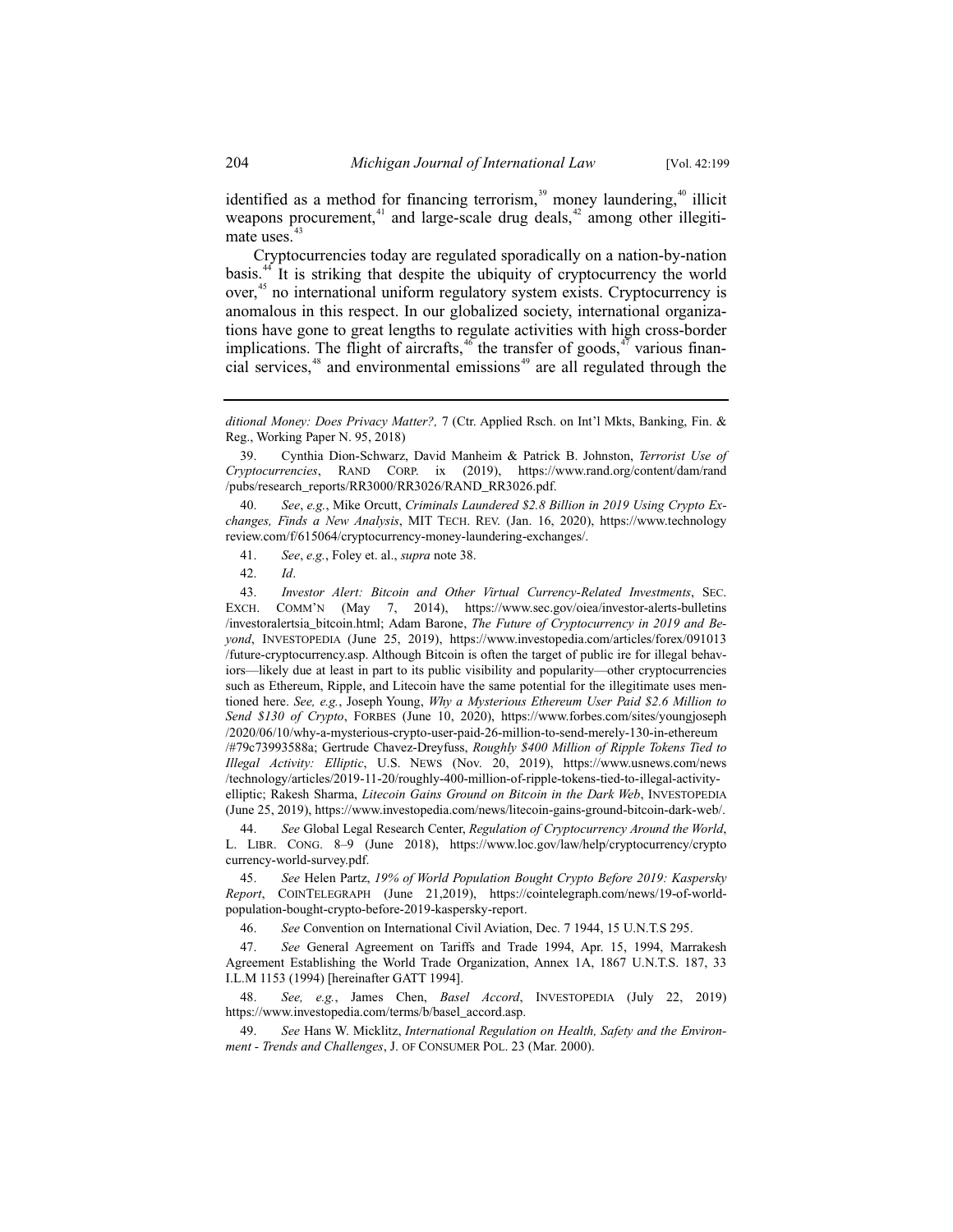force of international agreements. Commentators believe that the regulation of cryptocurrency is within reach.<sup>50</sup> However, there is scant agreement on a framework or method of implementation that would function as an effective international regulatory solution.<sup>51</sup>

## III. THE PROBLEMATIC ABSENCE OF INTERNATIONAL REGULATIONS FOR CRYPTOCURRENCIES

State-by-state regulation of cryptocurrencies has problematic implications for cross-border investigations and predictability in application. Moreover, this regulatory framework leaves open opportunities for actors worldwide to violate international sanctions with impunity. Section III.A details the upswing in enforcement efforts as well as the lack of a formal, uniform mechanism to regulate cryptocurrency. It also explores the unwelcome consequences that come hand-in-hand with a dearth of international regulation. Section III.B details how cryptocurrencies are used to evade international sanctions and explains why the lack of overarching regulation is especially problematic in the sanctions context. Finally, Section III.C identifies both the conceptual and ethical problems associated with a scarcity of international cryptocurrency regulation.

# A*. Repercussions of Declining to Regulate Cryptocurrency on an International Level*

Cryptocurrencies cannot be effectively regulated by a patchwork of laws which vary from nation to nation. Two problems arise without an international regulatory framework. First, the interaction of national laws results in a framework that is both over- and under-inclusive for investigations and prosecutions. Second, enforcement mechanisms are unpredictable. This scares away institutional investment in cryptocurrency and inhibits the development of cryptocurrency in areas that matter most, such as emerging economies.

<sup>50.</sup> Kate Rooney, *Your Guide to Cryptocurrency Regulations Around the World and Where They Are Headed*, CNBC: MARKETS (March 27, 2018, 6:00 AM), https://www.cnbc.com/2018/03/27/a-complete-guide-to-cyprocurrency-regulations-aroundthe-world.html.

<sup>51.</sup> *Compare* Ed Howden, *The Crypto-Currency Conundrum: Regulating an Uncertain Future*, EMORY INT'L L. REV. 742 (2015) (arguing that regulatory bodies must undertake the regulation of all cryptocurrencies), *with* Hossein Nabilou, *How to Regulate Bitcoin? Decentralized Regulation for a Decentralized Cryptocurrency*, INT'L J. OF L. & INFO. TECH. 266 (2019) (arguing that cryptocurrencies such as bitcoin cannot be regulated in a centralized fashion because of their decentralized structure, and that regulation must occur at their code or protocol layer).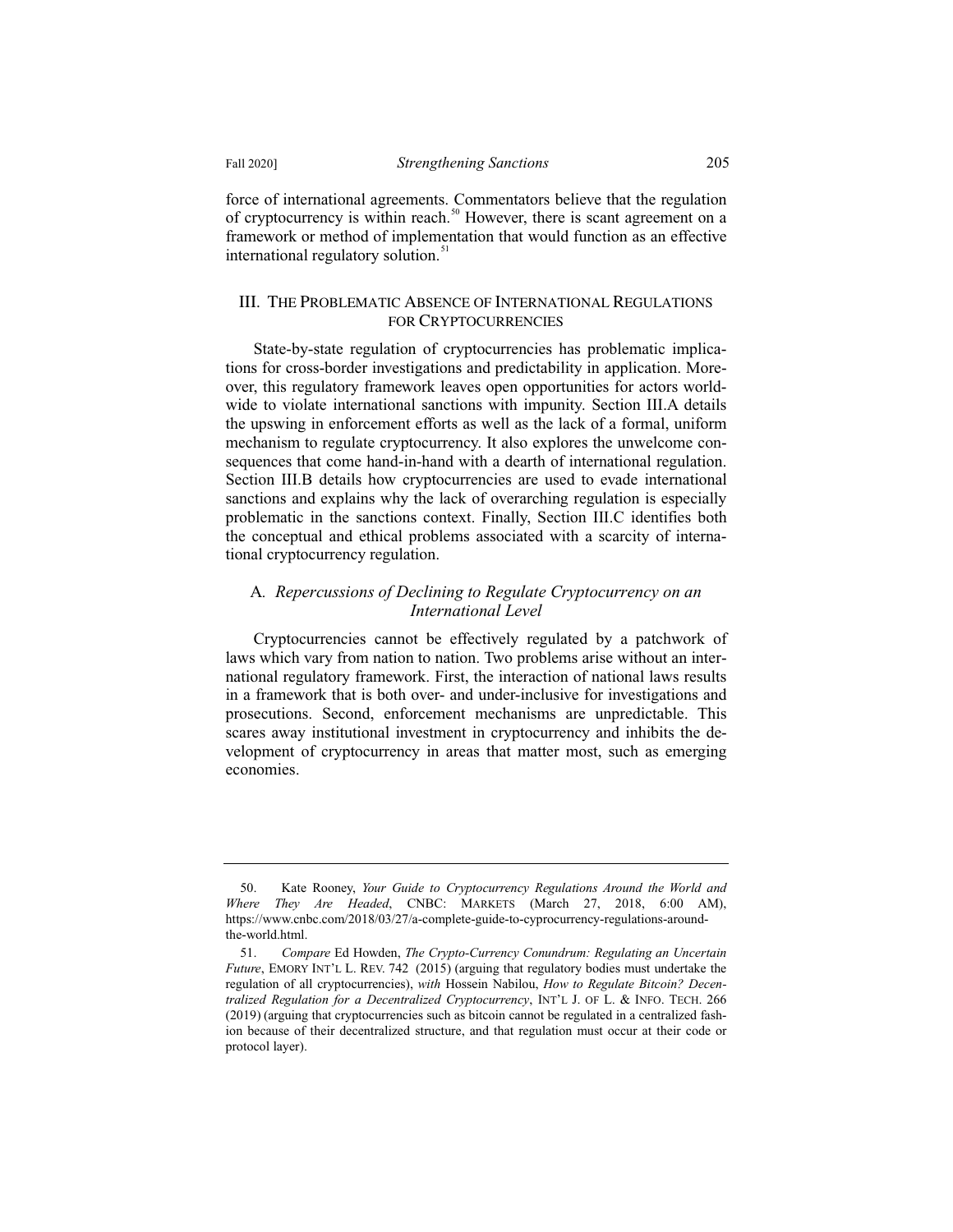#### 1. Over- and Under-Inclusivity

A nation-by-nation legal framework has the two-pronged weakness of being both over- and under-inclusive. The framework is underinclusive because it allows those using cryptocurrency for illicit purposes to slip through the cracks and remain untouched by any country's law. Consider, for instance, those users who intend to exploit cryptocurrency for the purpose of tax evasion.<sup>52</sup> In August 2019, the Portugal Tax Authority announced that neither cryptocurrency trading nor payments made through the use of cryptocurrency would be taxed within the country.<sup>53</sup> Conversely, Sweden applies a capital gains tax of thirty percent to all forms of cryptocurrency, taking the view that digital coins are assets rather than cash.<sup>54</sup> These radically differing policies combined with the "default privacy features" that define digital assets have effectively made cryptocurrency "the new Swiss bank account":<sup>55</sup> Without an overarching regulatory authority, there is little to prevent a Swedish coin holder from storing, trading, and profiting from cryptocurrency held in Portugal, all without paying the taxes mandated by Swedish law.<sup>56</sup> A mechanism is needed to identify those actors that seek to evade their countries' taxes. Without international coordination, this remains near impossible.

Legal inconsistencies from nation to nation also results in the potential for over-inclusive regulation. The paucity of supranational regulation invites a high likelihood of overlapping liability. This risks the violation of the

<sup>52.</sup> *See* António Madeira, *No Tax for You: Why Crypto Traders and Miners Might Head to Portugal*, COINTELEGRAPH (Mar. 28, 2020), https://cointelegraph.com/news/no-tax-for-youwhy-crypto-traders-and-miners-might-head-to-portugal.

<sup>53.</sup> Kelly Phillips Erb, *Portugal Tax Authorities Clarify That Buying or Selling Cryptocurrency is Tax-Free*, FORBES (Sept. 19, 2019), https://www.forbes.com/sites/kellyphillipserb /2019/09/19/portugal-tax-authorities-clarify-that-buying-or-selling-cryptocurrency-is-tax-free /#3fa72b9277e3.

<sup>54.</sup> Blockpit.io, *How are Cryptocurrencies Regulated in Sweden?*, MEDIUM (Nov. 18, 2019), https://medium.com/the-capital/how-are-cryptocurrencies-regulated-insweden-8beffcce80fa.

<sup>55.</sup> Kieran Smith, *How Crypto Could Bring Tax Evasion to the Masses,* ONEZERO (July 18, 2019), https://onezero.medium.com/how-crypto-could-bring-tax-evasion-to-the-massesbb4060766147.

<sup>56.</sup> As a counterpoint to this which demonstrates the importance of an overarching regulatory body, consider countries typically classified as "tax havens." Although there is not a comprehensively defined standard for the classification of a tax haven country, there are several regulatory bodies that monitor those countries that may qualify as tax havens. These organizations, such as the Organisation for Economic Cooperation and Development ("OECD"), act as intergovernmental mediators so as to stimulate economic progress and world trade. *See* Julia Kagan, *Tax Haven,* INVESTOPEDIA (Aug. 8, 2019), https://www.investopedia.com /terms/t/taxhaven.asp. *See also Who We Are,* OECD (2020), https://www.oecd.org/about/.

<sup>57.</sup> Convention for the Avoidance of Double Taxation and the Prevention of Fiscal Evasion with Respect to Taxes on Income, U.S.-Austl., art. 1, Aug. 6, 1982, 35 U.S.T. 1999.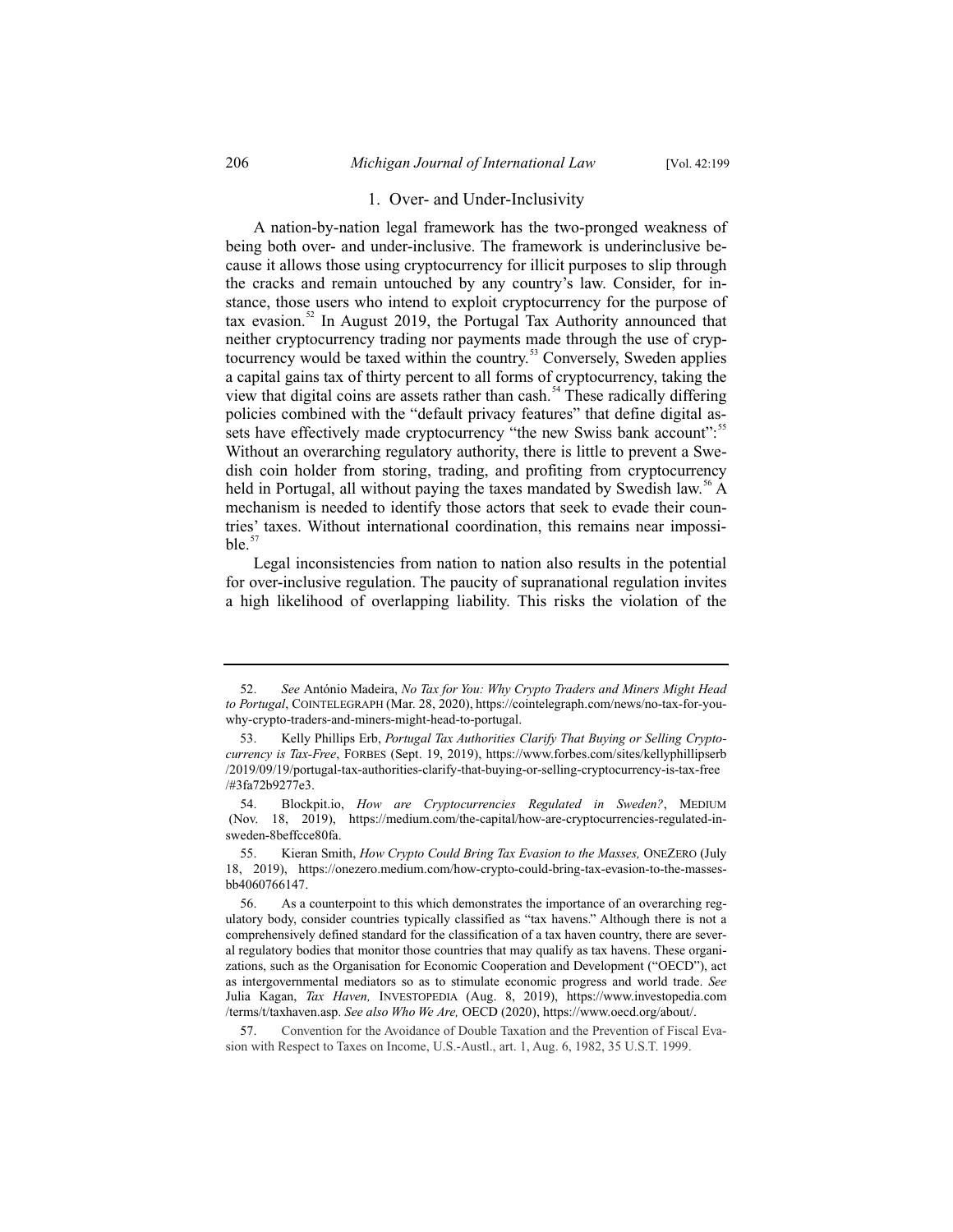common law concept of double jeopardy<sup>58</sup> and its civil law counterpart *ne bis in idem* ("not twice in the same thing").<sup>59</sup> Let us use Hamas, a militant Palestinian group, and their cryptocurrency fundraising campaigns as an illustration.<sup>60</sup> Hamas is regarded as a terrorist organization by the European Court of Justice.<sup>61</sup> Transfers of funds to Hamas are prohibited by countries within the European Union and the United States.<sup>62</sup> Hypothesize a case in which a Spanish citizen transfers digital coins to an agent of Hamas located in Texas. Both the United States and Spain wish to prosecute; each country has jurisdiction over the perpetrator in question; both states have different laws which apply to "the same common nucleus of operative facts."<sup>63</sup> Without the aid of international regulations to guide questions of jurisdiction regarding illicit cryptocurrency transfers, a high risk of "carbon copy prosecutions" emerges.<sup>6</sup>

Carbon copy prosecutions refer to duplicative prosecutions brought in different foreign jurisdictions for the same conduct.<sup> $55$ </sup> Countries have a substantial incentive to vindicate their own laws at the best of times.<sup>66</sup> With respect to Bitcoin transactions, of which an estimated forty-six percent in-

59. Robin Geiss, *Ne Bis In Idem*, OXFORD PUB. INT'L L. (July 2013) (defining *ne bis in idem* as "... the principle that nobody should be judged twice for the same offence.").

61. Lizzie Dearden, *Hamas Declared a Terrorist Organisation by the European Court of Justice*, INDEPENDENT (July 26, 2017), https://www.independent.co.uk/news/world /europe/hamas-terrorist-organisation-ecj-european-court-of-justice-eu-uk-palestinian-israela7860301.html.

<sup>58.</sup> *Double Jeopardy*, BLACK'S LAW DICTIONARY (10th ed. 2014) (defining double jeopardy as "[t]he fact of being prosecuted or sentenced twice for substantially the same offense."); *see also* U.S. CONST. amend. V. (stating that "[N]or shall any person be subject for the same offence to be twice put in jeopardy of life or limb . . . .").

<sup>60.</sup> Nathaniel Popper, *Terrorists Turn to Bitcoin for Funding, and They're Learning Fast*, NY TIMES (Aug. 18, 2019), https://www.nytimes.com/2019/08/18/technology/terroristsbitcoin.html; Jason Brett, *Israel Counter-Terrorism Institute Reports Hamas Using Bitcoin as A Funding Source*, FORBES (Jan. 21, 2020), https://www.forbes.com/sites/jasonbrett /2020/01/21/israeli-counter-terrorism-institute-reports-hamas-using-bitcoin-as-a-fundingsource/#4bc5a73d4994.

<sup>62.</sup> *Id.*; Max Greenwood, *US Adds Hamas Leader to Terror Blacklist, Imposes Sanctions*, HILL (Jan. 31, 2018), https://thehill.com/policy/international/371657-us-adds-hamasleader-to-terror-blacklist-imposes-sanctions.

<sup>63.</sup> This is a fixture of redundant or "carbon copy" prosecutions. Andrew S. Boutros & T. Markus Funk, *"Carbon Copy" Prosecutions: A Growing Anticorruption Phenomenon in a Shrinking World*, U. CHI. LEGAL F. 259, 269 (2012) [hereinafter *"Carbon Copy" Prosecutions*].

<sup>64.</sup> *Id*.

<sup>65.</sup> *See* Andrew S. Boutros & T. Markus Funk, *The Evolution and Status of 'Carbon Copy Prosecutions': An Anticorruption Phenomenon Here to Stay*, BLOOMBERG L. (Feb. 12, 2018), https://news.bloomberglaw.com/white-collar-and-criminal-law/the-evolution-andstatus-of-carbon-copy-prosecutions-an-anticorruption-phenomenon-here-to-stay.

<sup>66.</sup> *Id*.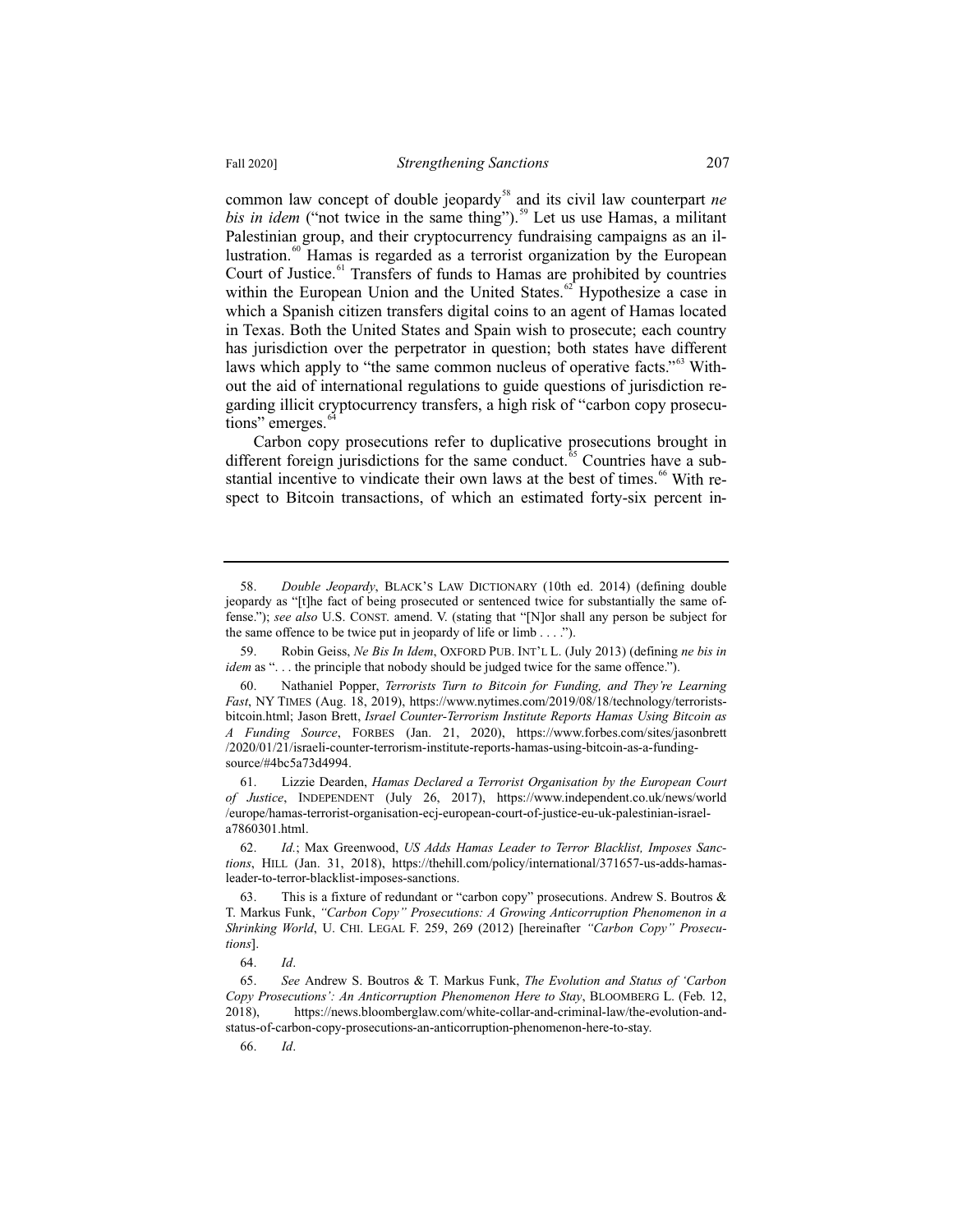volve illicit goods, this interest is particularly salient.<sup> $67$ </sup> Carbon copy prosecutions typically apply to enforcement actions brought under the Foreign Corrupt Practices Act, $^{68}$  but there is reason to believe that they may be used more broadly within the context of cryptocurrency. Just as a number of nations have passed "enhanced" anti-corruption laws,  $\frac{69}{10}$  so too is the trend with respect to national laws regulating the use of digital currencies.<sup>70</sup> Over the past four years, an upswing in legal regulations of digital currencies has been accompanied by an increase in laws providing for enhanced extraterritorial application.<sup>71</sup> This closely mimics the legal landscape which allowed for redundant prosecutions of foreign bribery to proliferate.<sup>72</sup>

## 2. Unpredictability

There exists a second unwelcome consequence of nation-by-nation regulation. Without a homogeneous approach to the regulation of cryptocurrency, laws and enforcement mechanisms are unpredictable.<sup>73</sup> The implications of this are twofold.

First, regulatory uncertainty is keeping institutional investors out of the cryptocurrency marketplace.<sup>74</sup> Without consistent, clear guidance on how cryptocurrencies are treated in cross-border transactions, institutional investors will likely remain sidelined from the market.<sup>75</sup> Cryptocurrencies need

70. *See* Global Legal Research Center, *supra* note 44, at 1 ("This report covers 130 countries as well as some regional organizations that have issued laws or policies on the subject. The past four years have seen cryptocurrencies become ubiquitous, prompting more national and regional authorities to grapple with their regulation.").

75. *See* Stephen J. Obie & Mark W. Rasmussen, *How Regulation Could Help Cryptocurrencies Grow,* HARVARD BUS. REV. (July 2018), https://hbr.org/2018/07/how-regulationcould-help-cryptocurrencies-grow*; see also* Michael Liftik, Dave Grable & Heather Christenson, *The Pitfalls of SEC's Crypto Regulation by Enforcement*, LAW360 (Jan. 10, 2020),

<sup>67.</sup> Foley et. al., *supra* note 38, at 1798 (". . . around \$76 billion of illegal activity per year involves bitcoin (46% of bitcoin transactions), which is close to the scale of the U.S. and European markets for illegal drugs.").

<sup>68.</sup> *See generally* Richard L. Cassin, *'Carbon Copy Prosecutions' Change the Rules of the Game*, FCPA BLOG (Nov. 9, 2012), https://fcpablog.com/2012/11/09/carbon-copyprosecutions-change-the-rules-of-the-game/.

<sup>69.</sup> *"Carbon Copy" Prosecutions*, *supra* note 63, at 270.

<sup>71.</sup> *See id.* at 1–2.

<sup>72.</sup> *"Carbon Copy" Prosecutions*, *supra* note 63, at 271.

<sup>73.</sup> *See generally* Douglas J. Cumming, Sofia Johan & Anshum Pant, *Regulation of the Crypto-Economy: Managing Risks, Challenges, and Regulatory Uncertainty*, J. RISK & FIN. MGMT (July 2019).

<sup>74.</sup> *See id.*; Danny Nelson, *More than Half of Financial Advisors Want Better Regulation Before Investing in Crypto*, COINDESK (Jan. 14, 2020), https://www.coindesk.com/morethan-half-of-financial-advisors-want-better-regulation-before-investing-in-crypto; *see also*  Rachel Wolfson, *Self-Regulatory Advancements to Crypto Market Will Spark Interest From Institutional Investors*, FORBES (Aug. 13, 2018), https://www.forbes.com/sites/rachelwolfson /2018/08/13/self-regulatory-advancements-to-crypto-market-will-spark-interest-frominstitutional-investors/.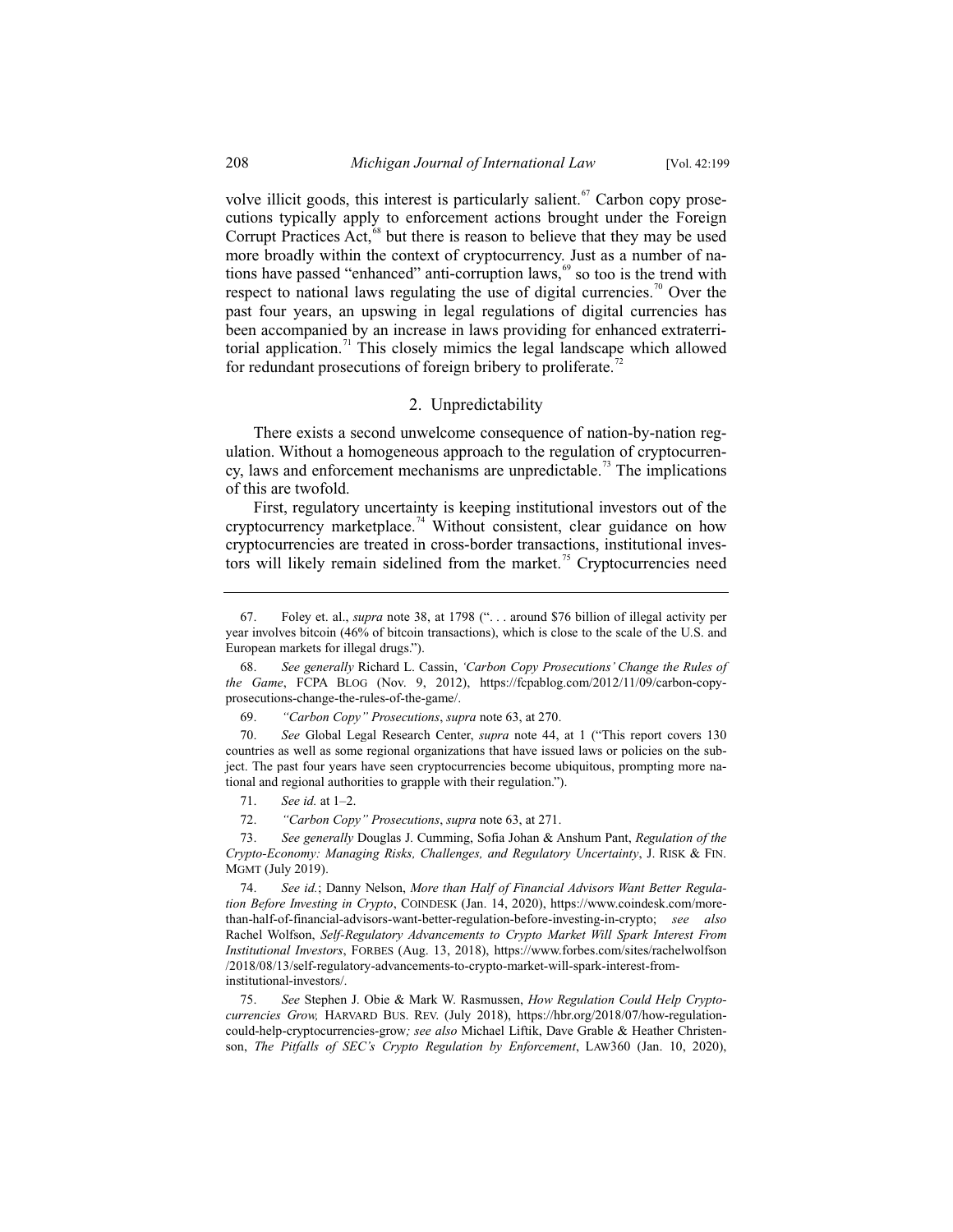institutional investors because a market that rests solely on retail investors is subject to extreme volatility.<sup>76</sup> International regulations that promote the predictability of enforcement mechanisms would have the effect of stabilizing the cryptocurrency market by appeasing institutional investors' fear of "regulation by enforcement."<sup>77</sup>

Second, the reticence of institutional investors to invest in cryptocurrency has an outsized effect on emerging economies. Cryptocurrency is an efficient method to bring financial inclusion and financial sector development to developing countries.<sup>78</sup> The lack of brick-and-mortar banks in large swaths of sub-Saharan Africa is a problem that experts believe might be resolved with the advent of mobile money services such as cryptocurrency.<sup>79</sup> Further, citizens in countries with corrupt or unstable governments may find relief through investment in digital assets. $80$  Populations in developing countries who miss out on these unrealized benefits are those who need them the most. The international regulation of cryptocurrency would act as a step toward encouraging institutional investment in digital coin technology without the underlying fear of violating a patchwork of incompatible national laws.

77. Liftik, Grable & Christenson, *supra* note 75.

78. Financial inclusion means that, "individuals and businesses have access to useful and affordable financial products and services that meet their needs – transactions, payments, savings, credit and insurance – delivered in a responsible and sustainable way." *Financial Inclusion Overview*, WORLD BANK (Oct. 2, 2018), https://www.worldbank.org/en/topic /financialinclusion/overview. *See also* Olusegun Vincent & Olaniyi Evans, *Can Cryptocurrency, Mobile Phones, and Internet Herald Sustainable Financial Sector Development in Emerging Markets?*, J. OF TRANSNAT'L MGMT. 259, 270 (2019). Note that internet access is a necessary component of cryptocurrency and this poses more of a difficulty in developing than developed countries. But as mobile connectivity becomes increasingly widespread within emerging economies, this problem will slowly dissipate.

79. Jean-Phillippe Stijns, *Banking in Sub-Saharn Africa: Interim Report on Digital Financial Inclusion*, EUR. INV. BANK 1 (2017) https://www.eib.org/attachments/efs/economic\_ report\_banking\_africa\_interim\_2017\_en.pdf. Note that other financial instruments such as MPESA have also made great strides in improving financial access and inclusion in developing countries. *See* Kieron Monks, *M-Pesa: Kenya's Mobile Money Success Story Turns 10*, CNN (Feb. 24, 2017), https://www.cnn.com/2017/02/21/209frica/mpesa-10<sup>th</sup>anniversary/index.html.

80. *See* Pavithra Rao, *Africa Could Be the Next Frontier for Cryptocurrency*, U.N.: AFR. RENEWAL (Apr. 2018), https://www.un.org/africarenewal/magazine/april-2018-july-2018 /africa-could-be-next-frontier-cryptocurrency.

https://www.law360.com/articles/1231846/the-pitfalls-of-sec-s-crypto-regulation-byenforcement.

<sup>76.</sup> *See* Liam Kelly, *Regulatory Uncertainty Keeps Institutional Money Sidelined*, CRYPTO BRIEFING (Dec. 5, 2019), https://cryptobriefing.com/regulatory-uncertaintyinstitutional-money/.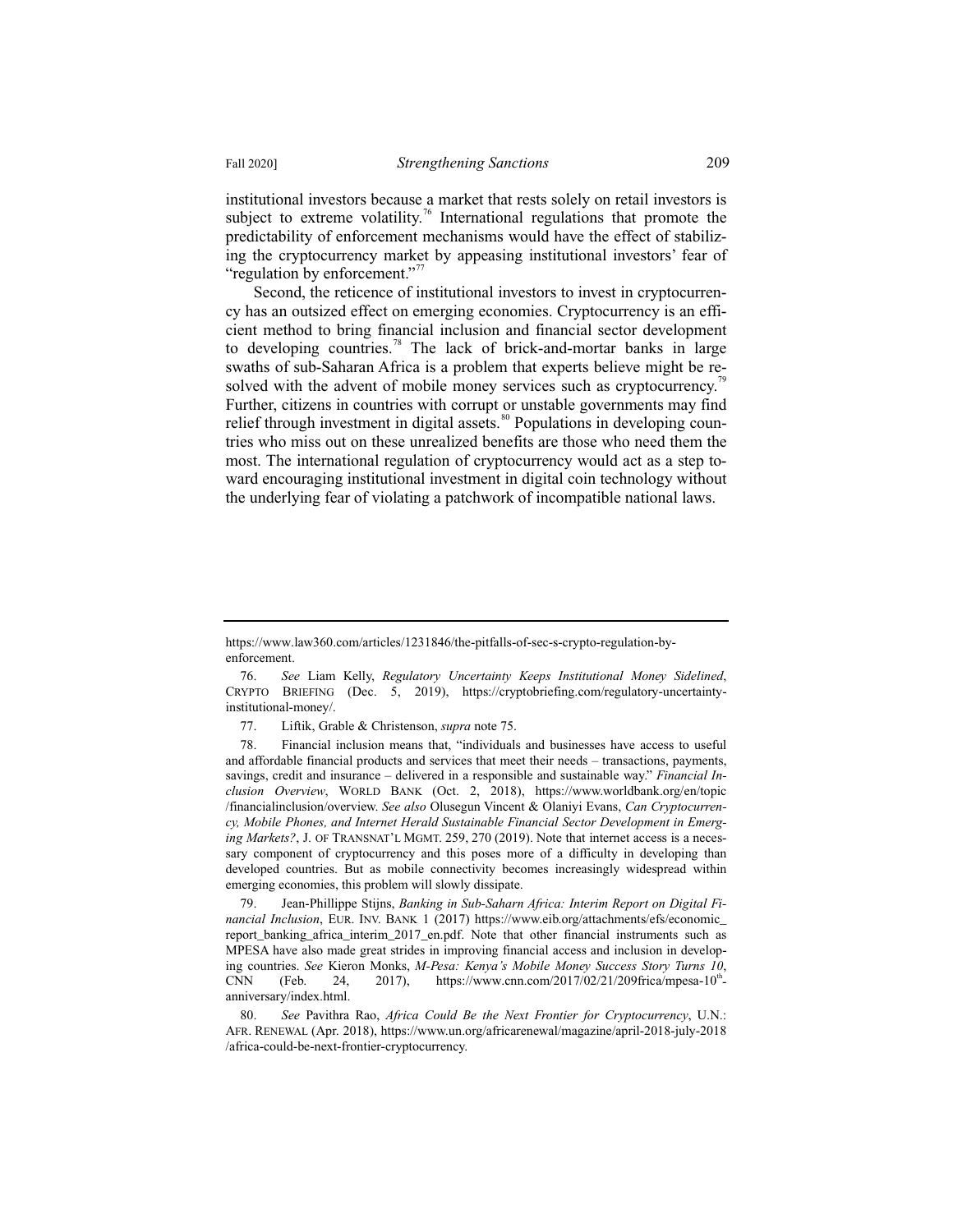#### B. *Cryptocurrencies and the Evasion of International Financial Sanctions*

The evasion of international financial sanctions through the use of cryptocurrency is a well-documented phenomenon and perhaps one of the most problematic practices facilitated by cryptocurrencies.<sup>81</sup> There are a number of actors who take advantage of cryptocurrency to evade international financial sanctions. Chief among these are countries themselves. Iran, $82$  Russia, Venezuela, and North Korea have each turned to different forms of cryptocurrency as a method of skirting around harsh financial sanctions leveled against them by the United States and United Nations.<sup>83</sup> The second tranche of users who employ cryptocurrencies as a method of sanctions evasion are commercial businesses and individuals.<sup>84</sup> There are two features which contribute to users' capabilities in the realm of sanctions evasion, both of which might be solved by international regulation. $\frac{8}{5}$ 

#### 1. Pseudo-Anonymity

First, cryptocurrencies have an inherently high degree of anonymity.<sup>86</sup> This is well illustrated by the inner workings of Bitcoin. Each Bitcoin user's public key is scrambled to produce a public Bitcoin address. $\frac{87}{3}$  The public may see who sends and receives transactions, because both users' Bitcoin addresses are made public in the course of these transactions.<sup>88</sup> The public may also see the amount of cryptocurrency transferred within the transac-

85. *See infra* Part IV.

86. HM Treasury, *supra* note 81, at 12; *see also Monetarists Anonymous; Bitcoin*, ECONOMIST (Sept. 29, 2012).

87. Felten, *supra* note 30.

<sup>81.</sup> *See, e.g.*, HM Treasury, Digital Currencies: Response to the Call for Information 11-12 (2015) [hereinafter HM Treasury Report]; Deane R. Konowicz, *The New Game: Cryptocurrency Challenges US Economic Sanctions*, (Feb. 8, 2018) (unpublished Ph.D. dissertation, U.S. Navy War College) (on file with the Defense Technical Information Center).

<sup>82.</sup> Jason Brett, *Trend Continues for Countries Looking to Evade U.S. Sanctions Using Crypto*, FORBES (Jan. 29, 2020), https://www.forbes.com/sites/jasonbrett/2020/01/29/trendcontinues-for-countries-looking-to-evade-us-sanctions-using-crypto/#4f20e5a159ff; Anthony Cuthbertson, *Sanction*, INDEPENDENT (Aug. 29, 2018), https://www.independent.co.uk/lifestyle/gadgets-and-tech/news/iran-national-cryptocurrency-us-sanctions-bitcoin-trumpa8512596.html.

<sup>83.</sup> *See* Ian Munroe, *Venezuela, Russia Aim to Dodge Sanctions with Cryptocurrency but Experts Aren't Buying It*, CBC NEWS (Jan. 14, 2018), https://www.cbc.ca /news/world/cryptocurrency-bitcoin-russia-venezuela-sanctions-1.4477323.

<sup>84.</sup> *See, e.g.*, Thomas Erdbrink, *How Bitcoin Could Help Iran Undermine U.S. Sanctions*, N.Y. TIMES (Jan. 29, 2019), https://www.nytimes.com/2019/01/29/world /middleeast/bitcoin-iran-sanctions.html.

<sup>88.</sup> *See Is Bitcoin Anonymous?*, BITCOIN MAG. (2020), https://bitcoinmagazine.com /guides/bitcoin-anonymous.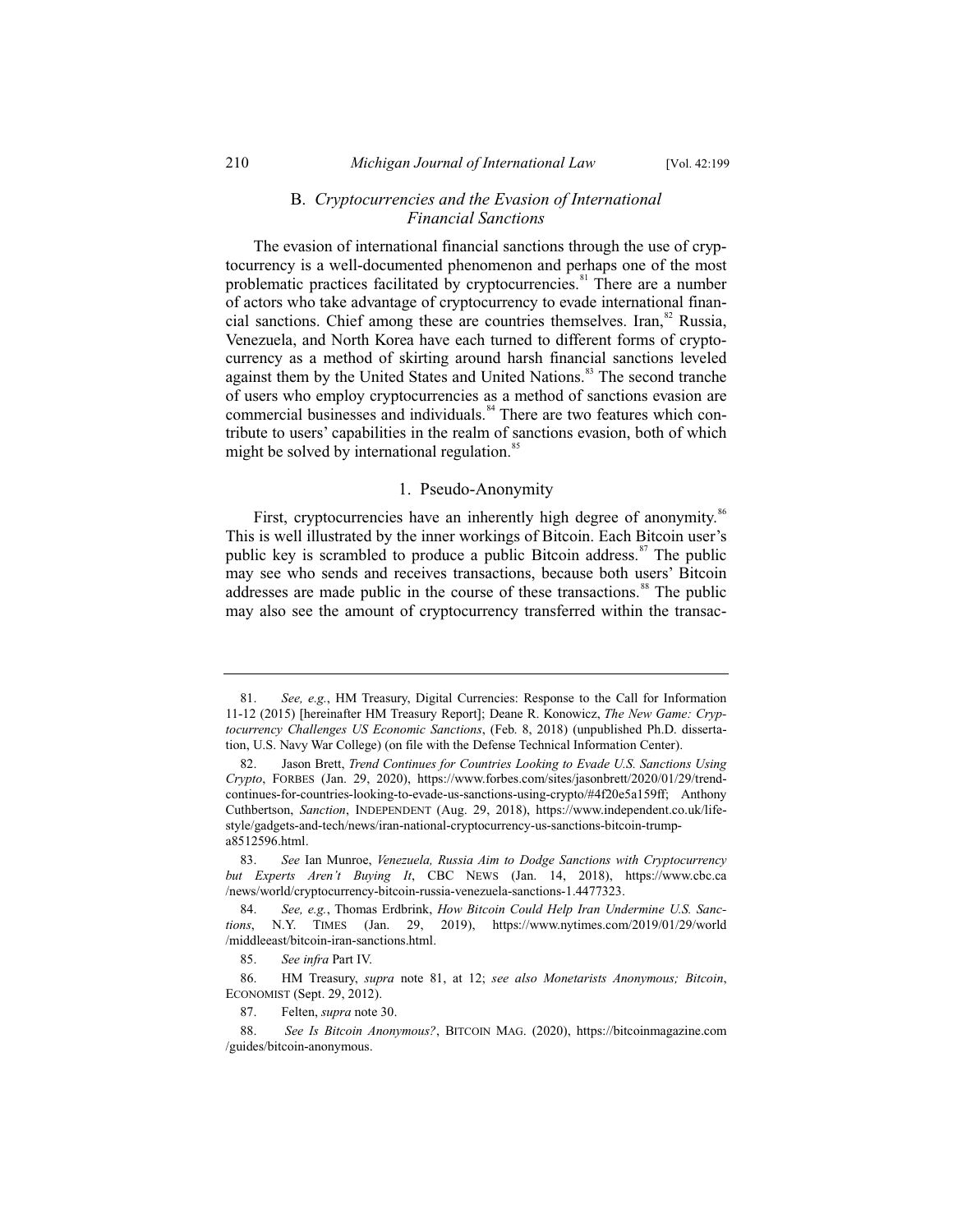tion.<sup>89</sup> However, that is where the identification ends: The Bitcoin addresses do not include any information that personally identifies the individuals on either end of the transaction.<sup>90</sup> This results in what the industry refers to as "pseudo-anonymity."<sup>91</sup> In practice, this anonymity has permitted businesses in sanctioned countries to exploit Bitcoin and other cryptocurrencies to evade financial sanctions.<sup>92</sup>

#### 2. Third-Party Intermediaries

Second, there are limited third-party authorities with the capabilities to freeze, cancel or reverse digital currency payments.<sup>93</sup> Further, those that *do* exist are unlikely to exercise their powers to monitor digital exchanges.<sup>94</sup> Financial intermediaries profit off of their users' cryptocurrency transactions.<sup>95</sup> To halt any exchange is to disrupt the intermediaries' flow of income. This is underscored by the intermediaries' customer agreements which absolve them of liability for any manipulative market activities.<sup>96</sup> In the context of financial sanction evasions, this is problematic for two reasons. First, even if an intermediary is cognizant of an illicit exchange of digital currency, the incentives to halt the exchange are minimal. Second, financial intermediaries may be incentivized to cater to users located in sanctioned countries. In part because of U.S. sanctions, Iran has become a hotspot for Bitcoin;  $\frac{97}{1}$  intermediaries have capitalized on this trend by matching buyers in Iran to sellers in countries around the world.<sup>98</sup>

<sup>89.</sup> *Id.*

<sup>90.</sup> *See Bitcoin Transactions Aren't as Anonymous as Everyone Hoped*, MIT TECH. REV. (Aug. 23, 2017), https://www.technologyreview.com/s/608716/bitcoin-transactionsarent-as-anonymous-as-everyone-hoped/.

<sup>91.</sup> *See id*.

<sup>92.</sup> Erdbrink, *supra* note 84.

<sup>93.</sup> HM Treasury, *supra* note 81, at 12.

<sup>94.</sup> Kelly Funderburk, *Regulating Cryptocurrency*, REGULATORY REV. (July 31, 2019), https://www.theregreview.org/2019/07/31/funderburk-regulating-cryptocurrency/.

<sup>95.</sup> *Id*.

<sup>96.</sup> Timothy Massad, *It's Time to Strengthen the Regulation of Crypto-Assets*, BROOKINGS UNIV. 21 (Mar. 2019).

<sup>97.</sup> *See* Bradley Keoun, *Bitcoin as a Safe Haven? US-Iran Tensions Rekindle Debate*, COINDESK (Jan. 6, 2020, 9:19 PM), https://www.coindesk.com/bitcoin-as-a-safe-haven-usiran-tensions-rekindle-debate.

<sup>98.</sup> Billy Bambrough, *Iran Sanctions: People Are Turning to Bitcoin to Get Money Out*, FORBES (May 10, 2018), https://www.forbes.com/sites/billybambrough/2018/05/10/iransanctions-people-are-turning-to-bitcoin-to-get-money-out/#2beb7e50613a.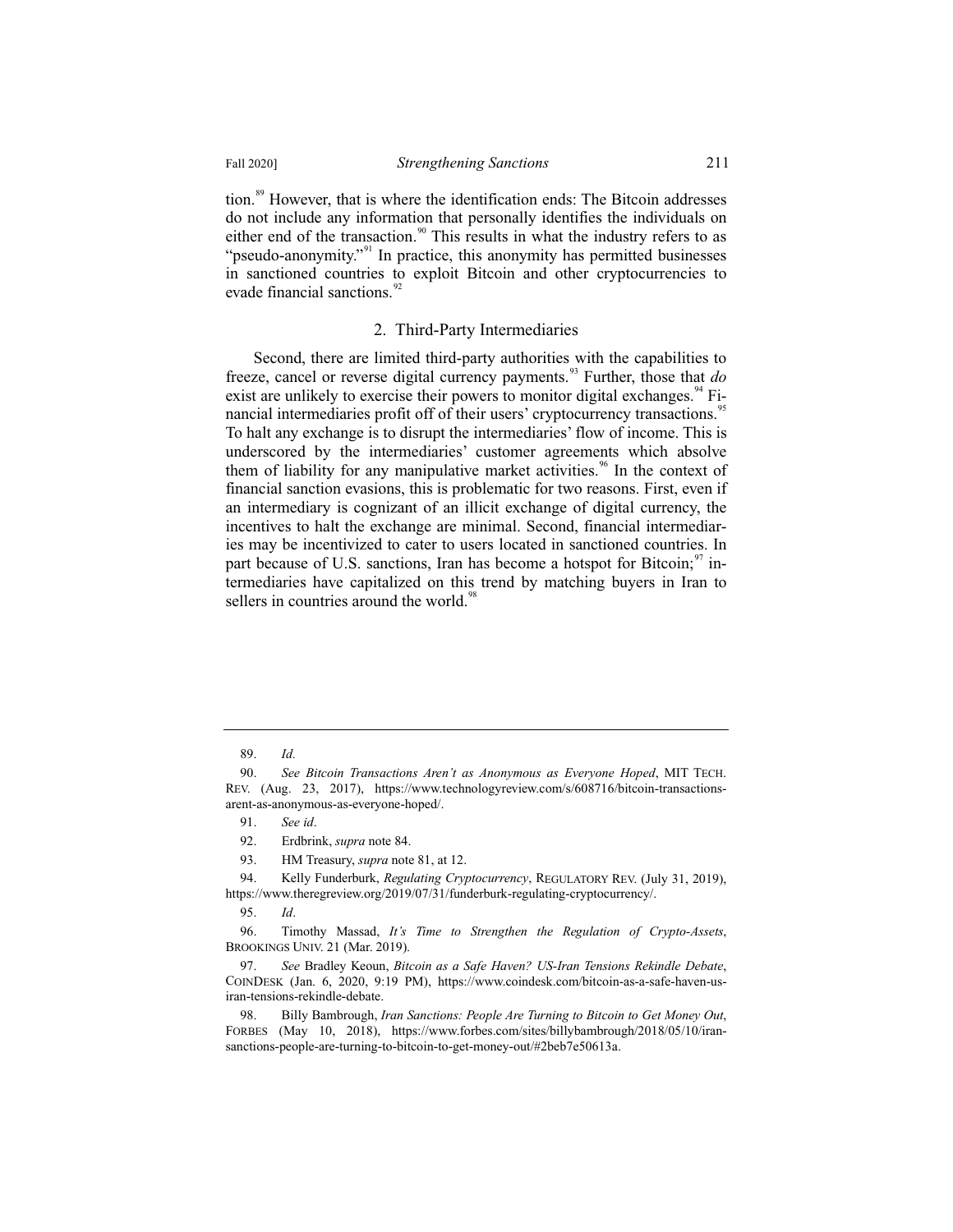# C. *Curtailing the Evasion of Financial Sanctions through Cryptocurrency: A Practical and Theoretical Analysis*

# 1. The Doctrine of Clean Hands

As a matter of legal theory, curtailing the evasion of financial sanctions through cryptocurrency may be justified through the concept of "clean hands." In this analysis, the doctrine of clean hands is interpreted through both an ethical and legal lens; the moral doctrine informs the application of its legal counterpart.

First, the ethical theory of clean hands implies that states have a moral obligation to cease trading with bad actors within the international sphere.<sup>99</sup> Under this ethical doctrine, the objective of economic sanctions is to do more than change the offending state's behavior or punish the state for its transgressions. Instead, the focus is turned inward. The aim of economic sanctions is to avoid complicity with the targeted state's unlawful actions.<sup>100</sup> The same analysis may be extended to the *evasion* of financial sanctions. When bad actors evade sanctions, the international community assumes an obligation to quash this bad behavior or otherwise risk complicity.

This analysis dovetails with the legal doctrine of clean hands in international law. The legal principle of clean hands states that an actor who has violated equitable norms "may be deprived of the necessary *locus standi in judicio* for complaining of corresponding illegalities on the part of other States."<sup>101</sup> An evaluation follows as to how this compels an international regulatory framework for cryptocurrency.

One manifestation of the clean hands doctrine within customary international law is the principle of *nullus commodum capere de sua injuria propria* ("no advantage may be gained from one's wrong").<sup>102</sup> The wrong in this instance is the failure to regulate cryptocurrency or regulation in a manner that is wholly inadequate. This constitutes a wrong because the absence of regulation is a catalyst for the evasion of international sanctions.<sup>103</sup> As in-

<sup>99.</sup> For an in-depth discussion of this philosophical argument, *see* Noam J. Zohar, *Boycott, Crime, and Sin: Ethical and Talmudic Responses to Injustice Abroad*, CAMBRIDGE UNIV. PRESS 39 (2012).

<sup>100.</sup> *Id.* at 46, 52.

<sup>101.</sup> Rahim Moloo, *A Comment on the Clean Hands Doctrine in International Law*, GIBSON, DUNN & CRUTCHER 39 (2013). *Locus standi in judicio* refers to "the right to bring an action, to be heard in court, or to address the Court on a matter before it." Locus Standi *Law and Legal Definition*, U.S. LEGAL (2019).

<sup>102.</sup> Ori Pomson & Yonatan Horowitz, *Humanitarian Intervention and the Clean Hands Doctrine in International Law*, ISRAEL L. REV. 219, 231 (2015).

<sup>103.</sup> An obligation exists under customary international law to enforce international sanctions. States must apply all signed treaties in good faith, and to violate one's obligation of good faith is to violate customary international law. The requirement of good faith means that a party may not avoid an obligation under an agreement by a literal interpretation of a clause. *See* Draft Articles on the Vienna Convention on the Law of Treaties with Commentaries,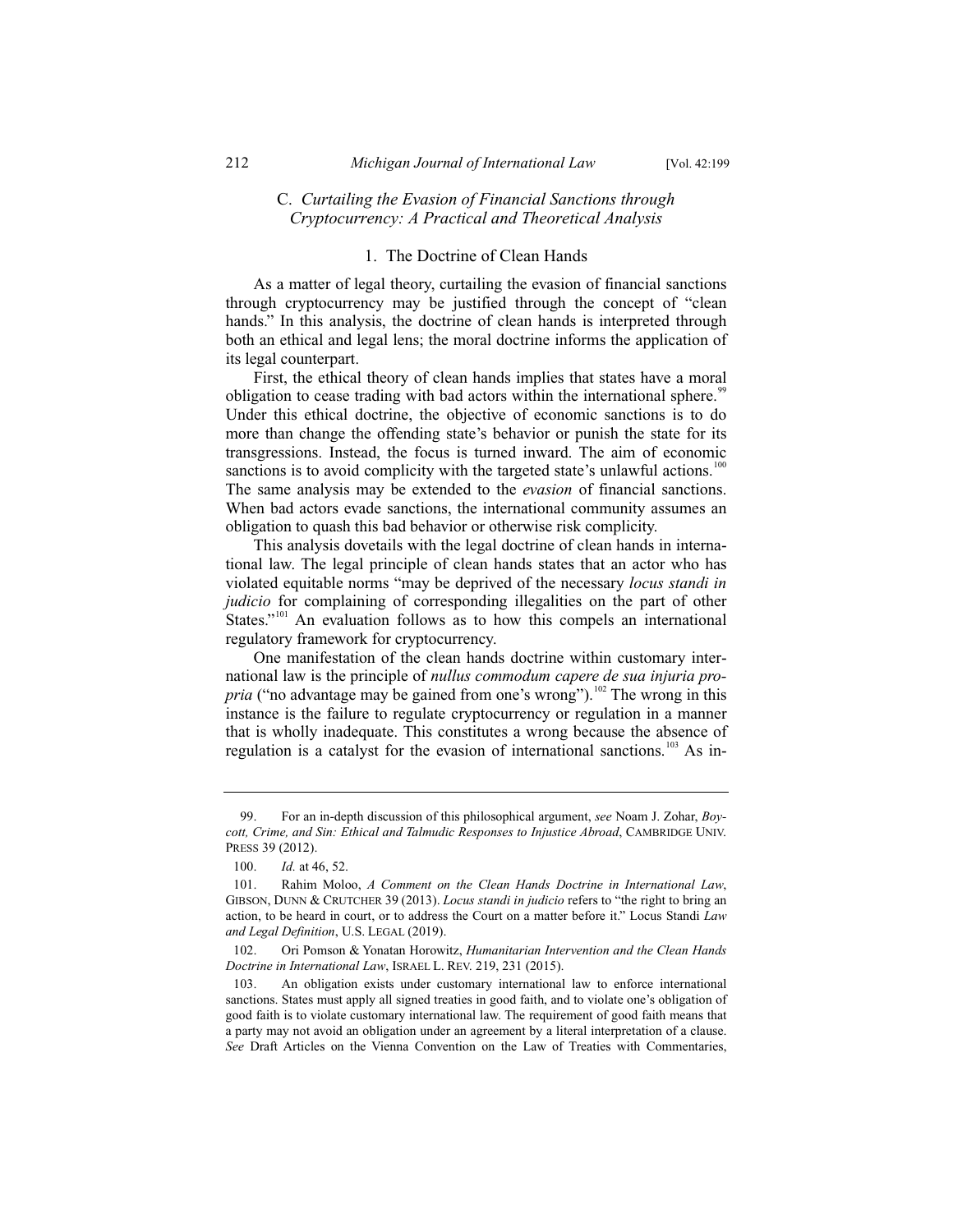formed by the ethical theory of clean hands, failing to combat the evasion of sanctions is a moral wrong.

All states that fail to combat the evasion of sanctions profit from this wrong. The effective regulation of cryptocurrency is an expensive, bureaucratic, and time-consuming endeavor.<sup>104</sup> Thus, states gain an advantage (by freeing obligated state resources) from their wrong (declining to effectively regulate cryptocurrencies in a manner that curtails the evasion of sanctions). From this analytical exercise, it follows that states are violating the legal clean hands doctrine. As such, states risk their judicial standing should they wish to litigate an issue arising from the evasion of sanctions through cryptocurrency.

#### 2. Just War Theory

The two conceptual analyses of "clean hands" obligations are underpinned by the assumption that economic sanctions are themselves legally and ethically justified. A theoretical counterpoint to the clean hands arguments may therefore be raised by attacking the legality of economic sanctions themselves.<sup>105</sup> Commentators have leveled this critique through the lens of just war theory,<sup>106</sup> which justifies acts of aggression only under certain conditions.<sup>107</sup> A core tenet of just war theory is the requirement of proportionality.<sup>108</sup> Legal theorists have derided economic sanctions as disproportional and thereby in violation of the proportionality principle.<sup>109</sup> If one accepts this argument as true, then the theoretical justifications underpinning responses to the evasion of economic sanctions falls apart. Any response to evasions of sanctions is not justified if the sanctions themselves were illegal from the outset.

This argument falls short upon examination of the methods by which international sanctions are implemented. When a multi-state body such as the United Nations institutes economic sanctions against a state, it undergoes a

A/CONF. 39/11 Add. 2, 30-31 (1969) (comment on principle of *pacta sunt servanda)*; *see also*  J. Curtis Henderson, *Legality of Economic Sanctions Under International Law: The Case of Nicaragua*, WASH.&LEE L. REV. 167, 190 (1986).

<sup>104.</sup> *See Regulation of Cryptocurrency: Switzerland*, LIB. OF CONG. (July 24, 2020), https://www.loc.gov/law/help/cryptocurrency/switzerland.php.

<sup>105.</sup> *See, e.g.*, MARK R. AMSTUTZ, INTERNATIONAL ETHICS: CONCEPTS, THEORIES AND CASES IN GLOBAL POLITICS (4th ed. 2016); Lori Fisler Damrosch, *The Collective Enforcement of International Norms Through Economic Sanctions*, ETHICS & INT'L AFF. 7 (1999); Joy Gordon, *Economic Sanctions, Just War Doctrine, and the "Fearful Spectacle of the Civilian Dead"*, CROSSCURRENTS 387 (1999).

<sup>106.</sup> *See* Elizabeth Ellis, *The Ethics of Economic Sanctions*, 2013) (unpublished Ph.D. thesis, The University of Edinburgh) (on file with The University of Edinburgh).

<sup>107.</sup> James T. Johnson, *Just War*, ENCYCLOPAEDIA BRITTANICA, https://www.britannica.com/topic/just-war (last visited Oct. 5, 2020).

<sup>108.</sup> Ellis, *supra* note 106, at 75–76.

<sup>109.</sup> *See, e.g.*, Gordon, *supra* note 105, at 389.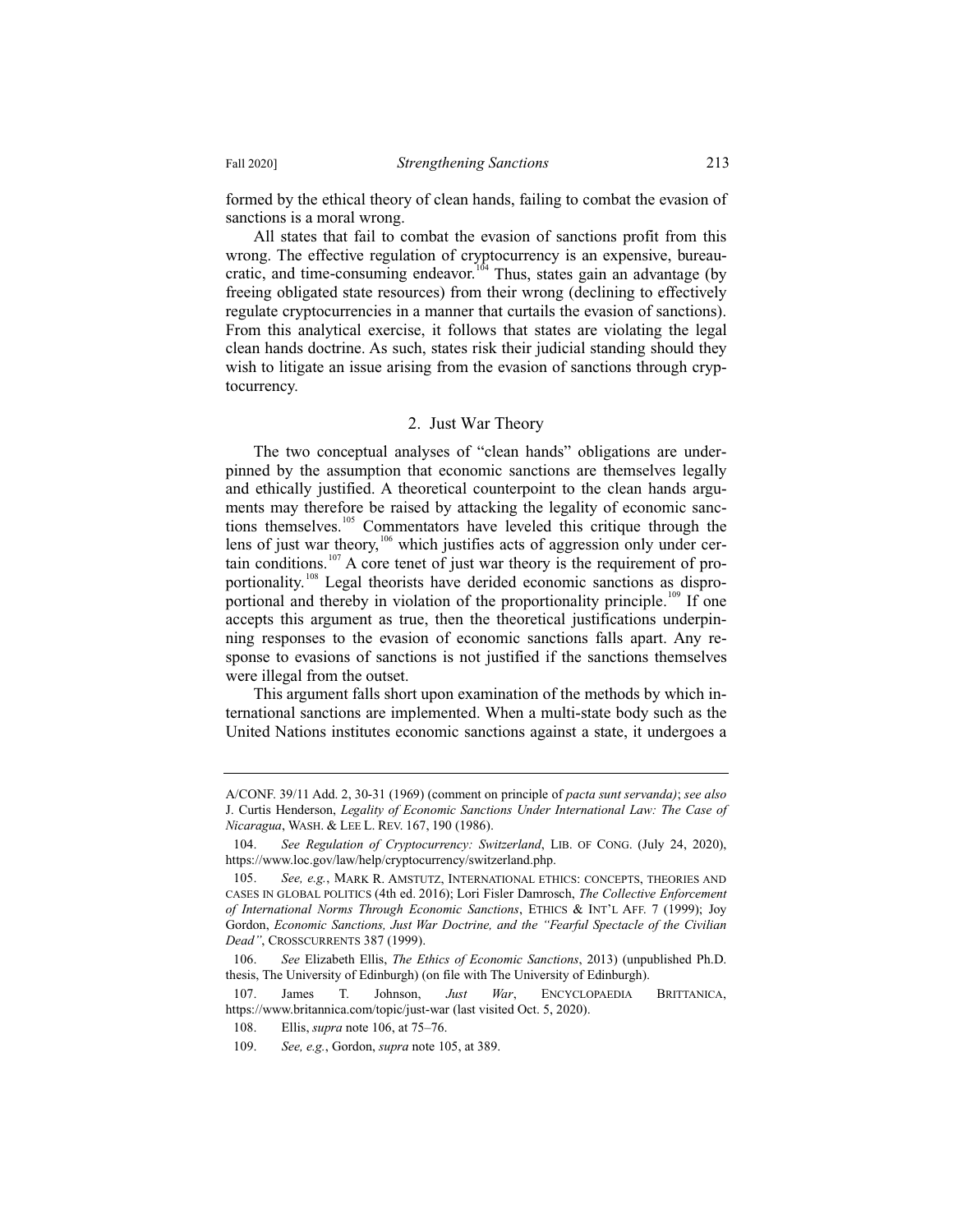complex series of legal and diplomatic processes which culminate in a vote taken by the UN Security Council.<sup>110</sup> Fifteen states vote on the sanctions in each instance, nine of which must vote in favor for any sanction to take effect.<sup>111</sup> Adjustments to sanctions are then informed by monitoring groups, smaller teams, and various panels that support the work of sanctions committees.<sup>112</sup> Sanctions under the authority of the European Union are subject to a similar process.<sup>113</sup> These supranational bodies would be hard-pressed to enact a more thorough process without risking outsized bureaucratic encumbrances before and during the implementation of the sanctions. In this way, these international conglomerates satisfy the just war proportionality requirement.<sup>114</sup>

#### 3. Practical Implications

Curtailing the evasion of financial sanctions through cryptocurrency is imperative. First, to do without regulation allows unstable regimes to raise money they would not have otherwise had access to. A prime example is that of Kim Jong-un's government in North Korea.<sup>115</sup> North Korea is currently using revenues derived from cryptocurrency to bolster its nuclear weapons program.<sup>11</sup>

<sup>110.</sup> *UN Sanctions: What They Are, How They Work, and Who Uses Them*, U.N. NEWS (May 4, 2016), https://news.un.org/en/story/2016/05/528382-un-sanctions-what-they-are-howthey-work-and-who-uses-them.

<sup>111.</sup> *Id.*; U.N. Charter art. 27, ¶ 2.

<sup>112.</sup> *UN Sanctions: What They Are, How They Work, and Who Uses Them*, *supra* note 110.

<sup>113.</sup> *Adoption and Review Procedure for EU Sanctions*, EUR. COUNCIL, https://www.consilium.europa.eu/en/policies/sanctions/adoption-review-procedure (last visited Oct. 9, 2020).

<sup>114.</sup> International bodies such as the European Union have similar vetting requirements regarding the institution of sanctions and are at least equally cognizant of sanctions' proportionality. *See Sanctions: How and When the EU Adopts Restrictive Measures*, EUR. COUNCIL, https://www.consilium.europa.eu/en/policies/sanctions (last visited Oct. 9, 2020). Of course, sanctions may also be imposed through the unilateral force of a single state. The proportionality critique has more force in this second scenario. Conceding this, a strength of the international framework proposed in Section IV is that it depends on the multilateral cooperation of states. Other states will feasibly be less willing to cooperate in investigations to enforce a sanction by which they feel a state has unilaterally violated the just war proportionality requirement. Therefore, even though unilateral sanctions *may* be enforced under the framework outlined in Section IV, it will require the cooperation of other states through which the proportionality of the sanctions in question may then be evaluated.

<sup>115.</sup> Mike Orcutt, *This is How North Korea Uses Cutting-Edge Crypto Money Laundering to Steal Millions*, MIT TECH. REV. (Mar. 5, 2020), https://www.technologyreview.com /s/615324/north-korean-hackers-cryptocurrency-money-laundering.

<sup>116.</sup> *Id.*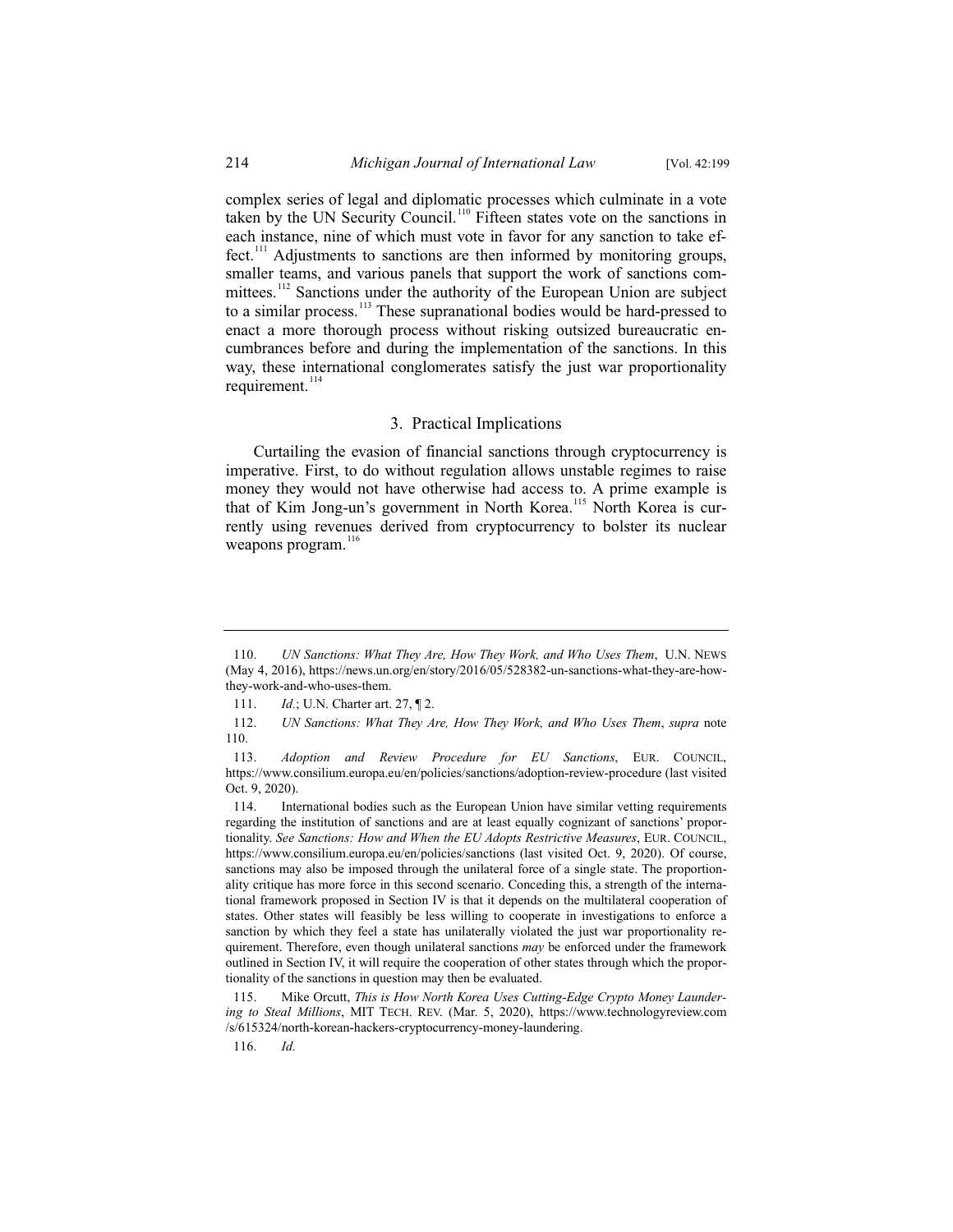Organizations like the United Nations and European Union have also placed broad prohibitions on transactions with people and companies.<sup>117</sup> Sanctions are imposed as a last resort and are typically used to address only the gravest international concerns.<sup>118</sup> The United Nations lists curtailing the efforts of extremist groups, ending "massive human rights violations," and halting illegal smuggling as examples of sanctions' legitimate uses.<sup>119</sup>

To allow the use of cryptocurrency to go unchecked is to seriously undermine the efficacy of financial sanctions. Perhaps the most alarming aspect is that the public is unaware of the scale of the problem. Due to the pseudo-anonymity that many digital currencies afford their users, the public is often blind to the number of sanctioned countries, businesses, groups, and individuals who continuously bypass sanctions through cryptocurrency transactions.<sup>120</sup> The growing number of cryptocurrency users also contributes to the problem: the more accessible that cryptocurrency becomes throughout the world, the greater the access that those evading sanctions have to global financial markets.<sup>121</sup> Without the imposition of an international regulatory framework, these problems will only continue to propagate.<sup>122</sup>

#### IV. A FRAMEWORK FOR THE INTERNATIONAL REGULATION OF **CRYPTOCURRENCY**

A formal international regulatory mechanism for cryptocurrencies would have numerous benefits, foremost among them limiting the evasion of international sanctions. An international regulatory mechanism would also promote predictability in the regulation of cryptocurrencies. This would in turn entice institutional investors to build out the field of crypto users and

<sup>117.</sup> Anahita Thoms, *Cryptocurrencies and Sanctions*, FIN. TIMES (Mar. 9, 2018), https://ftalphaville.ft.com/2018/03/09/2199186/guest-post-cryptocurrencies-and-sanctions; United Nations Security Council Consolidated List, *U.N. S.C.* (Oct. 31, 2020) https://scsanctions.un.org/fop/fop?xml=htdocs/resources/xml/en/consolidated.xml&xslt=

htdocs/resources/xsl/en/consolidated.xsl.

<sup>118.</sup> *UN Sanctions: What They Are, How They Work, and Who Uses Them*, *supra* note 110.

<sup>119.</sup> *Id.*

<sup>120.</sup> *See generally* Andrew Bloom, *Enforcing Sanctions in the Age of Cryptocurrency*, GBA GLOB. (June 27, 2019), https://www.gbaglobal.org/enforcing-sanctions-in-the-age-ofcryptocurrency.

<sup>121.</sup> Ana Alexandre, *FDD Assesses Risks of Crypto Use by Countries Under US Sanctions*, COINTELEGRAPH (July 11, 2019), https://cointelegraph.com/news/fdd-assesses-risks-ofcrypto-use-by-countries-under-us-sanctions.

<sup>122.</sup> *Cf.* YAYA J. FANUSIE & TREVOR LOGAN, CRYPTO ROGUES: U.S. STATE ADVERSARIES SEEKING BLOCKCHAIN SANCTIONS RESISTANCE (2019), https://www.fdd.org /wp-content/uploads/2019/07/fdd-report-crypto-rogues.pdf (showcasing the varying arenas of difficulty among *national* crypto regulatory regimes in Venezuela, Russia, Iran, and China).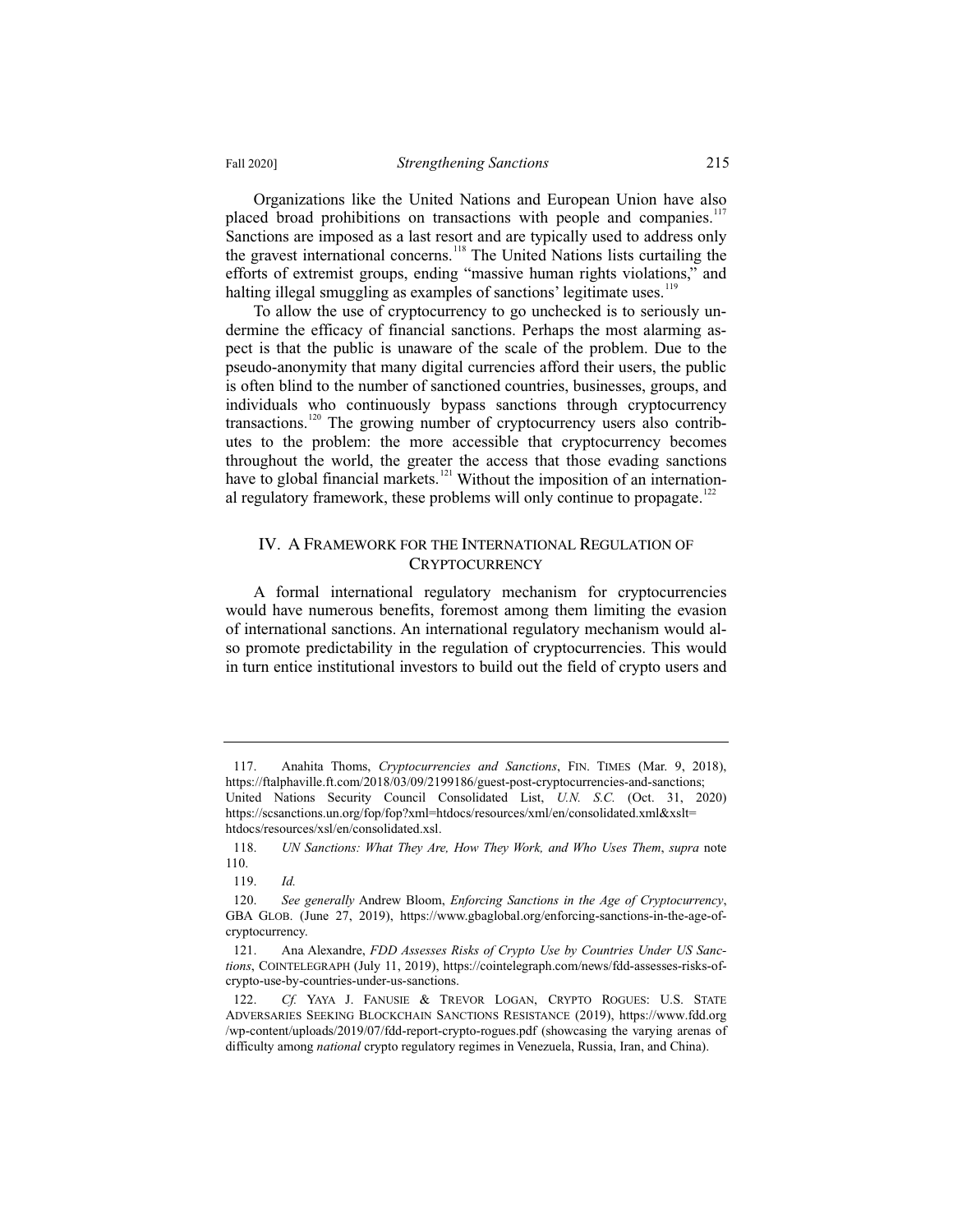encourage stability in an otherwise volatile marketplace.<sup>123</sup> Section IV.A describes the features required of an international regulatory framework for cryptocurrency. Section IV.B describes why an oft-proposed regulatory solution—the application of the IMF, WTO and CISG to cryptocurrencies—is an inadequate answer for an international regulatory framework. Section IV.C proposes a solution based on a multilateral treaty framework. This framework draws upon existing and effective regulatory mechanisms.

## A*. Requirements of an International Regulatory Framework*

The introduction of an international regulatory framework for cryptocurrency is hardly a novel idea. Commentators have debated its merits $12$ since the arrival of cryptocurrency but rarely agree on an ideal form, $125$  substance,<sup>126</sup> or method of implementation.<sup>127</sup> This note adds to the existing body of literature by focusing on three perceived problems of the nation-bynation framework, each of which contributes to the evasion of international financial sanctions through cryptocurrency. The first deficiency stems from the current levels of pseudo-anonymity in cryptocurrency transactions.<sup>12</sup> The second problem is the patchwork framework which restricts coordina-

<sup>123.</sup> *See generally* Cumming et al., *supra* note 73, at 132 ("Recognizing the inability of enforcement within existing regulatory frameworks, we discuss the importance of regulation of the crypto asset class . . . in the establishment of an ecosystem that integrates investor protection and investments"); Kelly, *supra* note 76.

<sup>124.</sup> *Compare* Howden, *supra* note 51, at 745–56 (arguing that regulatory bodies must undertake the regulation of all cryptocurrencies), *with* Nabilou, *supra* note 51, at 272–90 (arguing that cryptocurrencies such as bitcoin cannot be regulated in a centralized fashion because of their decentralized structure, and that regulation must occur at their code or protocol layer).

<sup>125.</sup> *Compare* Howden, *supra* note 51, at 746 ("Differing regulations across nations concerning cryptos are not necessarily problematic, and some countries may have valid reasons for asserting more stringent regulations. However, an international forum must be provided so countries can work together in order to avoid the possible dangers that may face less economically developed nations and their interaction with the growing use and popularity of cryptos."), *with* Nabilou, *supra* note 51, at 275 (arguing for "decentralized indirect regulation").

<sup>126.</sup> The Bank for International Settlements' focuses regarding key regulatory issues (citing "moral suasion," regulation of intermediaries, and the "interpretation of existing regulations," among other points) differs radically from those of the European Central Bank (citing "co-ordinated governmental efforts from national authorities" as key to any regulatory approach). ROSARIO GIRASA, REGULATION OF CRYPTOCURRENCIES & BLOCKCHAIN TECHNOLOGY: NATIONAL AND INTERNATIONAL PERSPECTIVES 199–201 (2018).

<sup>127.</sup> *Compare* Irina Cvetkova, *Cryptocurrencies Legal Regulation*, 5 BRICS L.J. 128, 152 (2018) (arguing that only progressive jurisdictional and state regulation of cryptocurrency activity will allow for the implementation of legitimate and safe cryptocurrency relations), *with* Andres Guadamuz & Chris Marsden, *Blockchains and Bitcoin: Regulatory Responses to Cryptocurrencies*, FIRST MONDAY (2015), https://firstmonday.org/article/view/6198/5163 (arguing for five different proposals that might be effective in regulating cryptocurrency, none of which rely uniformly on state regulation).

<sup>128.</sup> *See supra* Section III.B.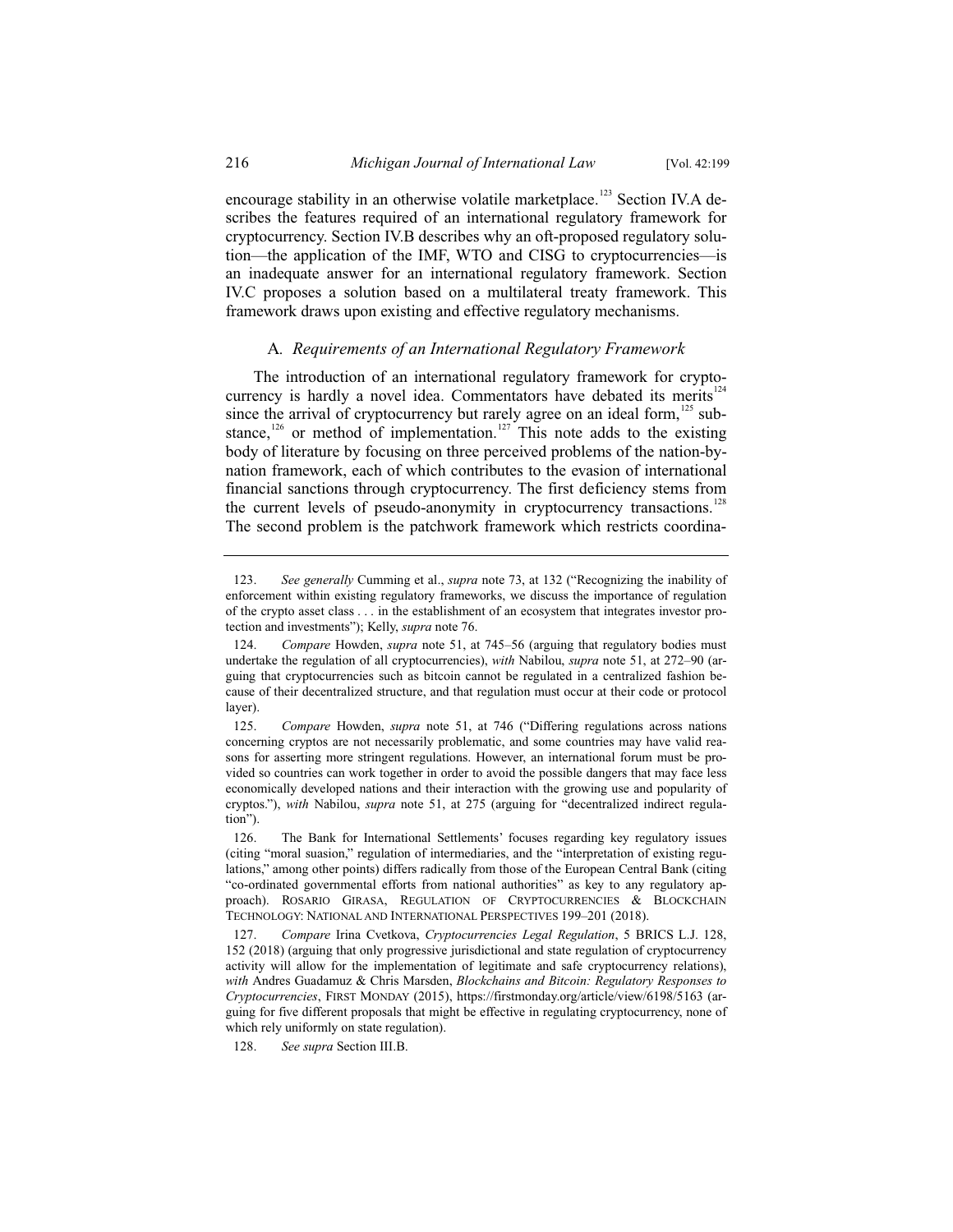tion across nations and allows for unpredictable results across jurisdictions.<sup>129</sup> The patchwork framework also permits offending actors to slip through the cracks and raises the spectre of double jeopardy when perpetrators *are* identified and punished.<sup>130</sup> The third and final deficiency is the absence of trustworthy third-party authorities with the power to examine the legitimacy of cryptocurrency transactions.<sup>131</sup> These three problems may be summarized respectively as anonymity, coordination, and oversight.

#### 1. Adjustments on the Spectrum of Pseudo-Anonymity

With these considerations in mind, a successful international regulatory framework of cryptocurrency should have two characteristics. First, it should provide governments with the identities of their nations' cryptocurrency users.<sup>132</sup> This preserves a level of "pseudo-anonymity" whilst permitting the implementation of regulatory functions:<sup>133</sup> users' identities will remain anonymous to all but certain governmental actors. This is important as a frequent concern raised in response to the prospect of an international regulatory regime is the erasure of cryptocurrency users' anonymity.<sup>13</sup>

Regulations exposing aspects of a user's identity should be viewed as a shift on the spectrum of anonymity instead of an obliteration of user anonymity altogether. The recently implemented Know Your Customer ("KYC") laws in the European Union demonstrates one way this shift might

<sup>129.</sup> *See supra* Section III.A.

<sup>130.</sup> *Id.*

<sup>131.</sup> *See supra* Section III.B.

<sup>132.</sup> It's worthwhile to acknowledge that should this solution be implemented in a cashless society, this would result in a society without *entirely* anonymous payments, even for benign actors. The focus of this note, however, is the more realistic and immediate solution: the regulation of cryptocurrency in a world that is dependent on traditional payment forms with cryptocurrency being used as an alternative alongside. This has the advantage of taking into account the current payments landscape. As of publication, no country in the world is entirely dependent upon cryptocurrency payments, nor meaningfully close to being so. *See* Perez, *supra* note 34. (detailing the countries that are close to becoming cashless societies—this is largely facilitated by the widespread use of credit and debit cards *alongside* the use of cryptocurrency. Notably, no country is close to becoming entirely dependent upon cryptocurrencies.).

<sup>133.</sup> *Id.*

<sup>134.</sup> Jerry Brito, *China intends to launch a national digital currency that will let the government easily surveil spending. Following in their footsteps would be a mistake*, COIN CENTER (Oct. 21, 2019), https://www.coincenter.org/china-intends-to-launch-a-nationaldigital-currency-that-will-let-the-government-easily-surveil-spending-following-in-theirfootsteps-would-be-a-mistake/ ("Any . . . American-led effort [to regulate cryptocurrencies] must . . . mak[e] anonymity and censorship-resistance core network features."); Rakesh Sharma, *What Does Government Regulation Mean for Privacy-Focused Cryptocurrencies?*, INVESTOPEDIA (June 25, 2019), https://www.investopedia.com/news/what-does-increasedgovernment-regulation-mean-privacyfocused-coins (quoting the CEO of Digital Dash, an open source alternative cryptocurrency: "Privacy is important for many practical reasons including user safety, so we believe it is an important aspect to incorporate into our solutions.").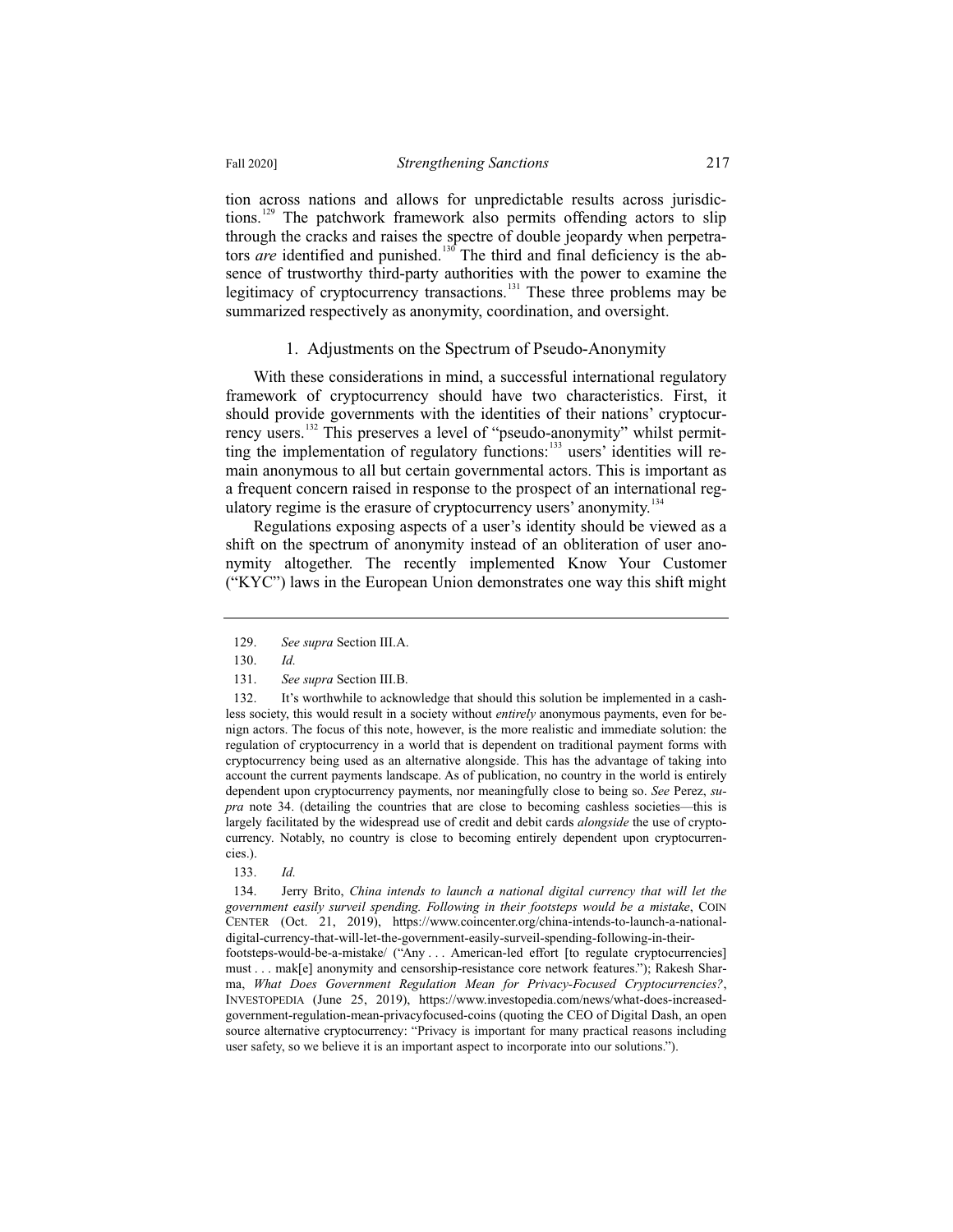be accomplished.<sup>135</sup> The cornerstone of KYC regulations is the requirement that European financial institutions duly identify and verify their clients' identities.<sup>136</sup> This law has impacted cryptocurrency exchanges throughout Europe, each of whom are now required to peel back layers of anonymity to Europe, each of whom are now required to peer back hayers of anonymity to uncover their users' identities.<sup>137</sup> The KYC laws do not unveil crypto users' identities to the public at large.<sup>138</sup> Rather, users' identities are mandatorily disclosed to a select sphere of institutional actors as identified in the KYC regulations.<sup>139</sup> This system remains encumbered by several of the deficiencies identified by this note: untrustworthy third-party intermediaries still act as gatekeepers to sensitive data<sup> $140$ </sup> and the risk remains of double jeopardy violations between countries within and outside the European Union.<sup>141</sup> However, the KYC laws do illustrate that cryptocurrency regulations need not strip away users' pseudo-anonymity altogether. Regulatory solutions can exist on the spectrum between complete anonymity and none at all.<sup>142</sup>

#### 2. International Coordination

Second, the framework should be organized in a way that encourages coordination between states while remaining flexible enough to allow for individual state implementation and national oversight. This tenet borrows from organizations such as the International Civil Aviation Organization ("ICAO"), a specialized agency of the United Nations.<sup>143</sup> ICAO develops recommended aviation practices followed by signatories of the Convention on Civil Aviation (the "Chicago Convention").<sup>144</sup> One such practice is the

<sup>135.</sup> For an extensive discussion on Know Your Customer laws, *see The Impact of Rising KYC & AML Regulations in Europe*, KNOW YOUR CUSTOMER, https://knowyourcustomer.com /impact-rising-kyc-aml-regulations-europe (last visited Oct. 11, 2020).

<sup>136.</sup> FEDOR POSKRIAKOV, MARIA CHIRIAEVA,&CHRISTOPHE CAVIN, *Cryptocurrency Compliance and Risks: A European KYC/AML Perspective*, in BLOCKCHAIN & CRYPTOCURRENCY REGULATION (Josias N. Dewey ed., 2nd ed. 2020), https://www.global legalinsights.com/practice-areas/blockchain-laws-and-regulations/11-cryptocurrency-co mpliance-and-risks-a-european-kyc-aml-perspective.

<sup>137.</sup> *See generally* Craig Adeyanju, *What Crypto Exchanges Do to Comply with KYC, AML and CFT Regulations*, COINTELEGRAPH (May 17, 2019), https://cointelegraph.com /news/what-crypto-exchanges-do-to-comply-with-kyc-aml-and-cft-regulations; Darren Kleine, *Crypto Regulation is Coming to Europe: Are Exchanges Ready for New Rules?*, COINTELEGRAPH (Dec. 18, 2019), https://cointelegraph.com/news/crypto-regulation-iscoming-to-europe-are-exchanges-ready-for-new-rules.

<sup>138.</sup> *Id.*

<sup>139.</sup> *Id.*

<sup>140.</sup> *See supra* Section III.B.

<sup>141.</sup> *See supra* Section III.A.

<sup>142.</sup> *See infra* Section IV.C.

<sup>143.</sup> *See Convention on International Civil Aviation—Doc 7300*, ICAO, https://www.icao.int/publications/pages/doc7300.aspx (last visited Oct. 11, 2020).

<sup>144.</sup> *See generally* Convention on International Civil Aviation, *supra* note 46.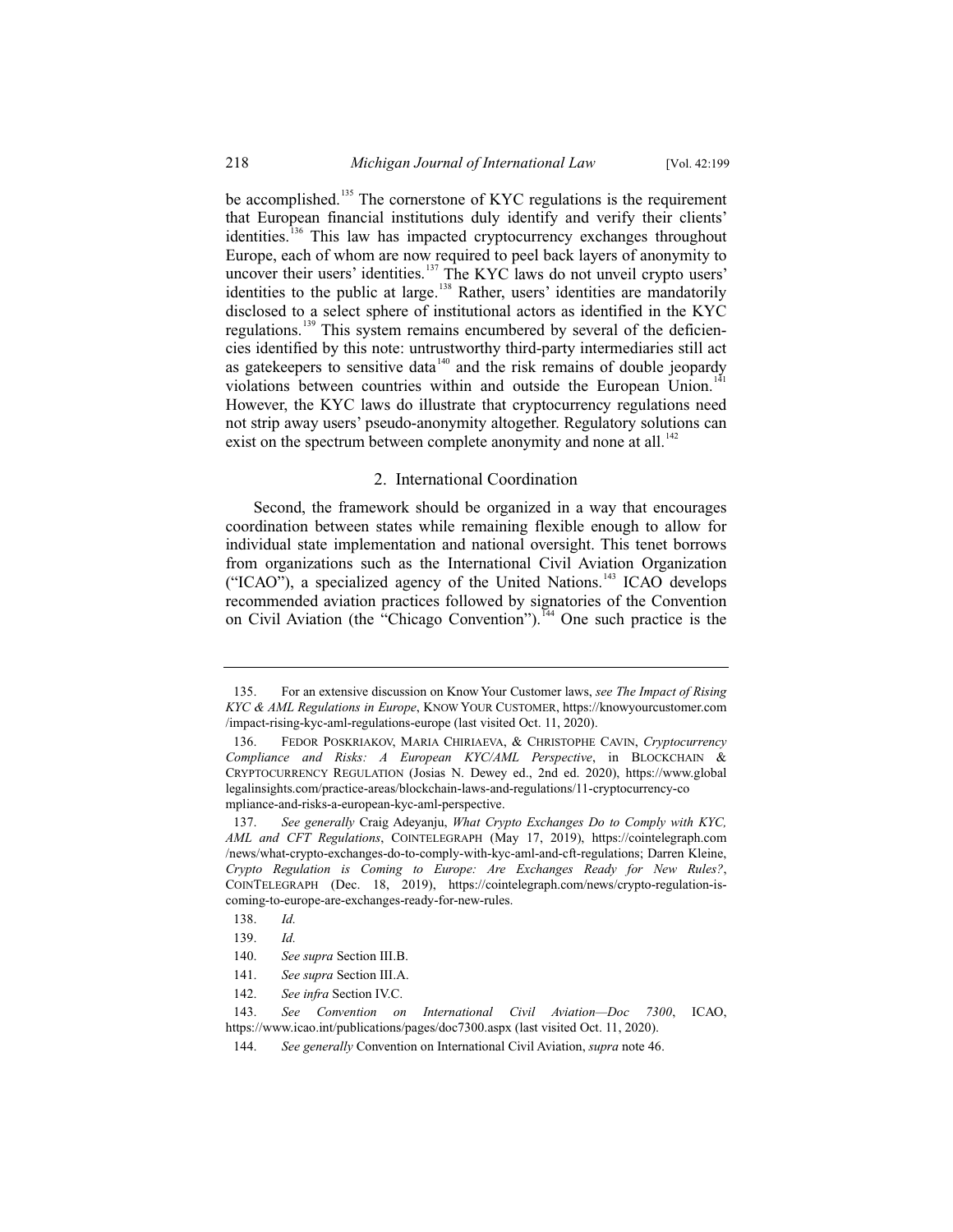Traveller Identification Programme ("TRIP").<sup>145</sup> The objective of TRIP is for all U.N. Member States to have the ability to "uniquely identify individuals."<sup>146</sup> To facilitate the TRIP objective, the ICAO issues recommendations that help nations develop repositories to hold credible evidence of identification.<sup>147</sup> Additionally, the ICAO facilitates the creation of globally interoperable protocols which link passports to their holders.<sup>148</sup> The program outlined in TRIP affords nations autonomy and flexibility in meeting these goals.<sup>149</sup> Crucially, the TRIP program simultaneously maintains a global network in which passports—and thereby individuals—can be identified at any international juncture.<sup>150</sup>

The multilateral nature of ICAO allows for flexibility and the continuous development of travel protocols.<sup>151</sup> This is also a desirable asset for the regulation of cryptocurrency. Cryptocurrencies are a fast-developing market<sup>152</sup> which national governments do not yet fully understand.<sup>153</sup> The ability to review and revise the international regulatory structure is paramount to leave room for improvements and ensure that any regulatory framework does not become stale.<sup>154</sup>

151. For example, ICAO has recently begun to engage with the United Nations' sustainable development goals ("SDGs") and has linked its strategic objectives to these goals. It continuously monitors the effects of these goals and develops its framework as appropriate. *Aviation Development*, ICAO, https://www.icao.int/about-icao/aviation-development/Pages /default.aspx (last visited Oct. 11, 2020); *ICAO and the United Nations Sustainable Development Goals*, ICAO, https://www.icao.int/about-icao/aviation-development/pages/sdg.aspx (last visited Oct. 11, 2020).

152. Over 2000 cryptocurrencies are currently available for purchase and this number is growing. *See* Reiff, *supra* note 12.

153. The mechanisms underlying cryptocurrencies are frequently posited to be shrouded in an aura of mystery and branded as "hard, even [for] smart people." *See* Michael Arrington, *It Will Take Years for Smart People to Understand Cryptocurrencies*, NAKAMOTO (Jan. 3, 2020), https://nakamoto.com/it-will-take-years-for-smart-people-to-understandcryptocurrencies.

154. Massad, *supra* note 96, at 42.

<sup>145.</sup> *Traveller Identification Programme,* ICAO, https://www.icao.int/Security/FAL /TRIP/Pages/default.aspx (last visited Oct. 11, 2020).

<sup>146.</sup> *Id.*

<sup>147.</sup> *Id.*

<sup>148.</sup> *Id.*

<sup>149.</sup> For example, TRIP permits nations flexibility in the identifying information held in each national passport database. Some nations such as Argentina maintain biometric data accessible by a wide variety of Argentinian governmental agencies; others, such as Canada, are in the process of eliminating the development of centralized databases containing biometric information. *Biometric Data Retention for Passport Applicants and Holders*, L. LIBR. CONG. (Mar. 2014), https://www.loc.gov/law/help/biometric-data-retention/biometric-passport-dataretention.pdf [hereinafter *Biometric Data Retention*]. TRIP also provides recommendations for Machine Readable Travel Documents ("MRTD" or passports) which allows for flexibility in their form and substance. *See Machine Readable Travel Documents (Doc 9303)*, ICAO (7<sup>th</sup> ed. 2015), https://www.icao.int/publications/Documents/9303\_p3\_cons\_en.pdf.

<sup>150.</sup> *Traveller Identification Programme*, *supra* note 145.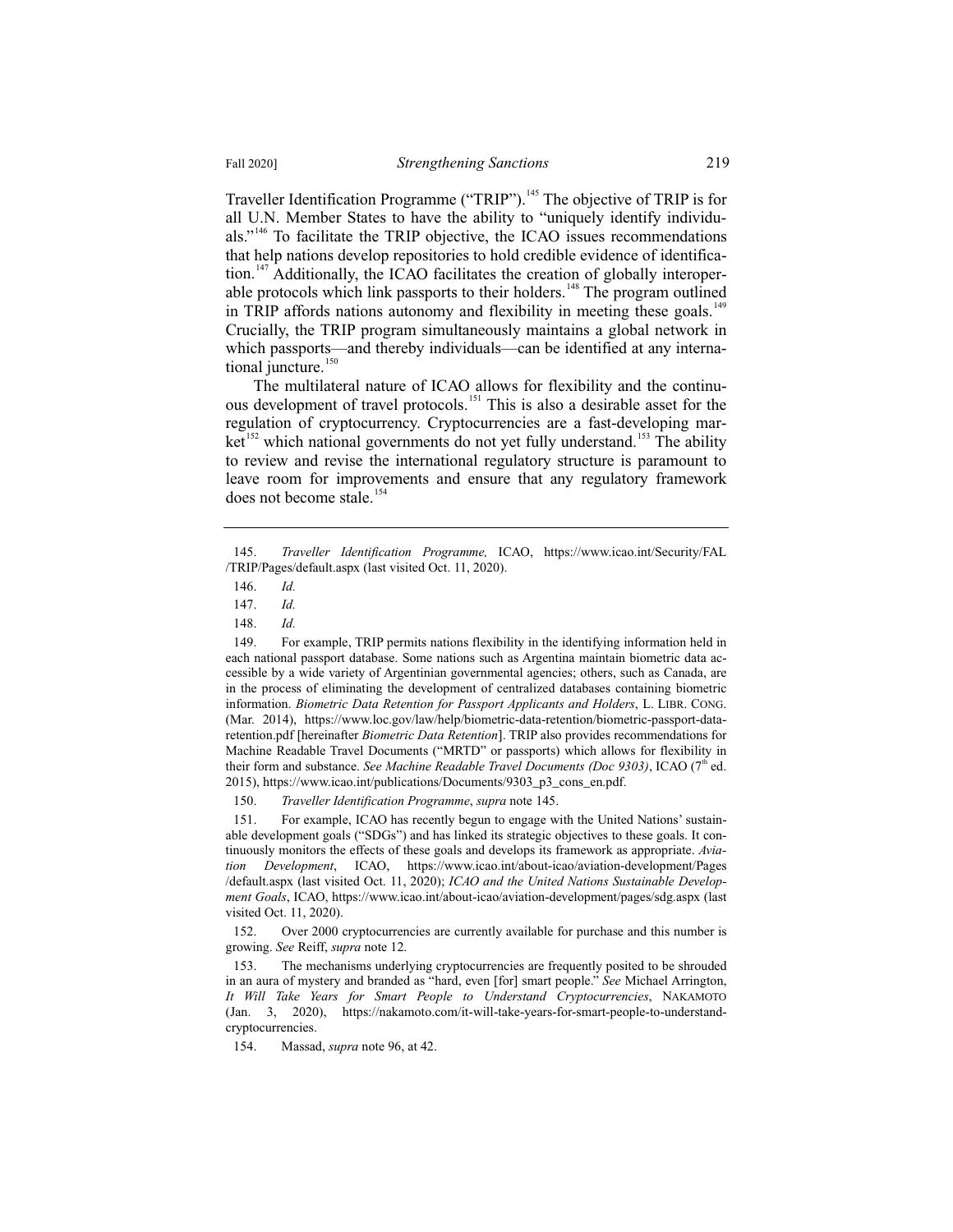#### B. *Past Proposals for the International Regulation of Cryptocurrency*

One proposal that frequently surfaces within the literature on crypto regulation repurposes provisions within current international regulatory bodies to police digital assets. The World Trade Organization ("WTO"),<sup>155</sup> the International Monetary Fund ("IMF"),<sup>156</sup> and the Convention on the International Sale of Goods ("CISG")<sup>157</sup> have each been cited as different regulatory possibilities to control for the use and abuse of cryptocurrencies. These organizations assert control by classifying cryptocurrencies in ways that force conformity with the international organizations' slates of regulatory measures.

These proposals have the advantage of working within international systems that already exist. The WTO,<sup>158</sup> IMF,<sup>159</sup> and CISG<sup>160</sup> each have 164, 189, and 84 participating countries, respectively. Moreover, provisions exist within each organization or regime that could conceivably be applicable to cryptocurrencies. For example, cryptocurrencies could arguably constitute a sale of a good under the CISG.<sup>161</sup> If classified as such, the exchange of cryptocurrencies would be regulated in every contract of sale made under the  $CISG$ .<sup>162</sup> This would have implications for issues such as the breach of cross-border cryptocurrency contracts, the mitigation of damages in failed transactions, and responsibility for the substitution of subpar goods purchased with crypto coins.<sup>163</sup> Indeed, one commentator dubbed the applicabil-

159. *List of Members*, INT'L MONETARY FUND ["IMF"] (Apr. 15, 2020), https://www.imf.org/external/np/sec/memdir/memdate.htm.

160. *CISG: Table of Contracting States*, CISG (Jan. 8, 2016), https://www.cisg.law.pace.edu/cisg/countries/cntries.html.

<sup>155.</sup> Howden, *supra* note 51, at 780.

<sup>156.</sup> Wolfie Zhao, *IMF Chief Lagarde: Global Cryptocurrency Regulation is 'Inevitable*,*'* COINDESK (Feb. 12, 2018), https://www.coindesk.com/imf-chief-lagarde-globalcryptocurrency-regulation-is-inevitable.

<sup>157.</sup> Sebastian Omlor, *The CISG and Libra: A Monetary Revolution for International Commercial Transactions?*, STANFORD J. BLOCKCHAIN L. & POL'Y 83, 94 (2020).

<sup>158.</sup> *WTO: Members and Observers,* WORLD TRADE ORG. ["WTO"], https://www.wto.org/english/thewto\_e/whatis\_e/tif\_e/org6\_e.htm (last visited Oct. 11, 2020).

<sup>161.</sup> Although the convention does not explicitly define "goods,"neither is the definition derived from domestic law. Instead, the definition of what constitutes a good is "subject to the autonomous interpretation of the CISG in its international character." *See* Omlor, *supra* note 157, at 87. *See also* COMMENTARY ON THE UN CONVENTION ON THE INTERNATIONAL SALE OF GOODS (CISG) Art. 1 para. 16 (Ingeborg Schwenzer & Peter Schlechtriem eds., 2nd ed. 2005); FRANCO FERRARI & MARCO TORSELLO, INTERNATIONAL SALES LAW—CISG IN A NUTSHELL 95 (1st ed. 2014).

<sup>162.</sup> Koji Takahashi, *Applicability of CISG*, BLOCKCHAIN, CRYPTOCURRENCY, CRYPTO-ASSET & L. (Nov. 2, 2015), http://cryptocurrencylaw.blogspot.com/2015/11/applicability-ofcisg.html.

<sup>163.</sup> Albert H. Krtizer, *General Principles of the CISG*, PACE L. SCH. INST. OF INT'L COM. L. (Sept. 7, 1999), https://www.cisg.law.pace.edu/cisg/text/principles7.html.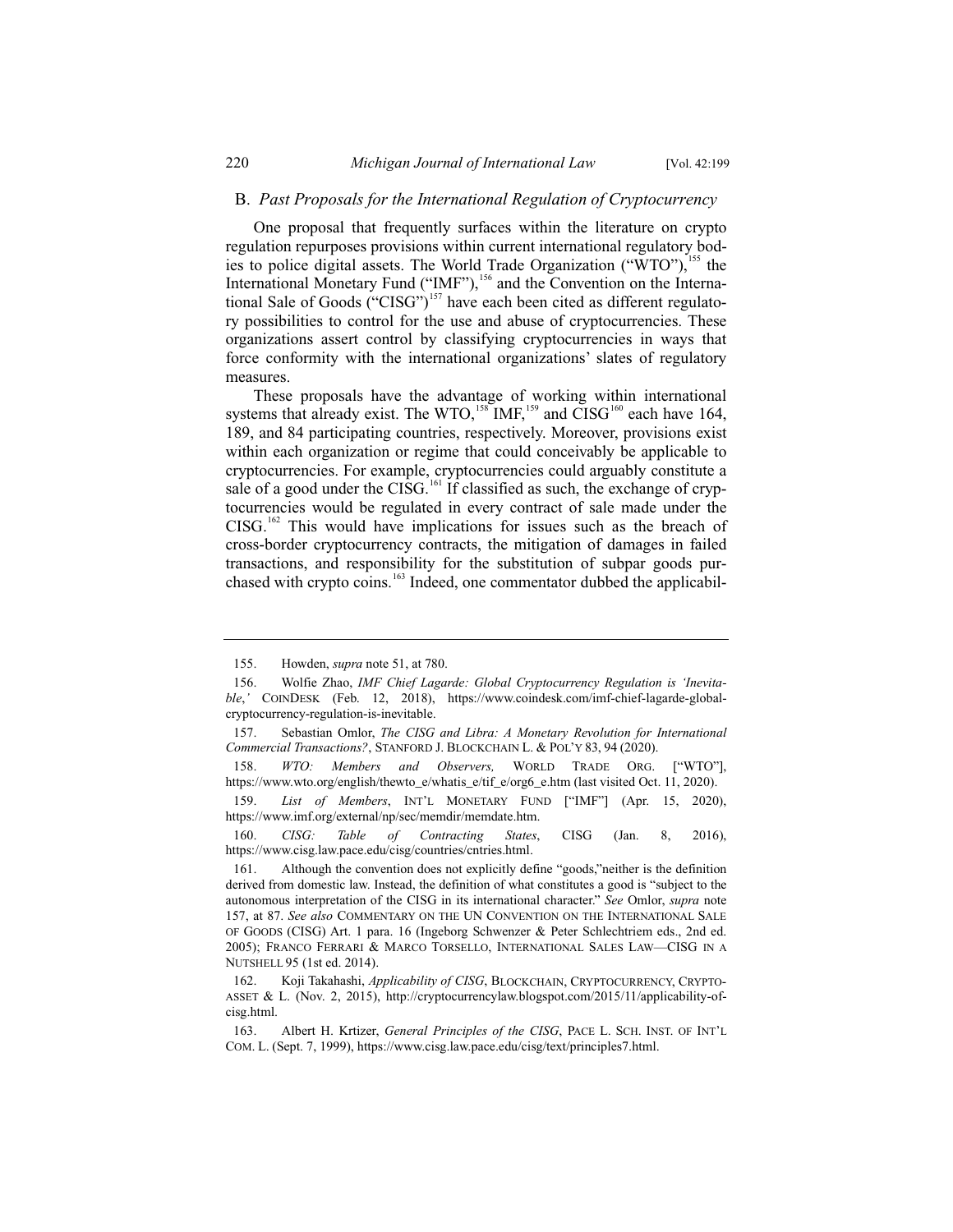ity of the CISG to cryptocurrencies as nothing short of a "monetary revolu $tion$ <sup>"164</sup>

Alternatively, the argument that regulation should take place under the WTO suggests that cryptocurrencies should be classified as a good that may be traded between nations.<sup>165</sup> If classified as such, cryptocurrencies would become subject to various restrictive trading provisions of the WTO.<sup>166</sup> One such provision is Most-Favored-Nation clause: With certain exceptions, this clause requires that all nations treat each other equally in trade.<sup>167</sup> Under this interpretation, a country could choose to regulate digital assets by banning cryptocurrency "imports" into their domestic market entirely.<sup>168</sup>

The WTO's classification of cryptocurrency as a good could also lead to IMF oversight.<sup>169</sup> To classify cryptocurrency as a good would catalyze the IMF's jurisdiction over exchange controls relating to the payment and transfer of cryptocurrencies. $170$  This would also give the IMF discretion over cryptocurrency exchange rate restrictions, although how this might work in practice is anyone's guess. $171$ 

Each of these approaches has distinct benefits.<sup>172</sup> However, the various weaknesses apply across the board. The first fundamental weakness of the aforementioned approaches is that each regulatory mechanism suffers from a structural disadvantage. The IMF, WTO and CISG each require the classification of cryptocurrency as a good.<sup>173</sup> The merits of this classification have been oft-debated, $174$  but the fact remains that cryptocurrency is unlike any commodity, service or currency that international organizations regulate. In each instance, this translates into a structural weakness. To illustrate: the

170. Deborah Siegel, *Legal Aspects of the IMF/WTO Relationship: The Fund's Articles of Agreement and the WTO Agreements*, 96 AM. J. INT'L L. 561, 563 (2002).

171. Exchange restrictions are typically tied to state-centric factors such as private and public debt, trade, and monetary reserves. Howden, *supra* note 51, at 771. Because cryptocurrencies are not tied to a single state it is unclear how the IMF might enforce or restrict an exchange rate on digital assets.

174*. See, e.g.*, Jake Ryan, *Crypto Classification: Security vs. Commodity*, HACKER NOON (Aug. 2, 2018), https://hackernoon.com/crypto-classification-security-vs-commoditydecf2d78c4a1; *see also Cryptocurrency: The Top Things You Need to Know*, BDO (Jan. 2019), https://www.bdo.com/getattachment/9a49abf0-c90a-453c-81ef-

e50f758e136a/attachment.aspx?Cryptocurrency-The-Top-Things-You-Need-To-Know-(1).pdf.

<sup>164.</sup> Omlor, *supra* note 157, at 83.

<sup>165.</sup> Howden*,* supra note 51, at 783.

<sup>166.</sup> *Id.* at 784.

<sup>167.</sup> General Agreement on Tariffs and Trade art. I, Oct. 30, 1947, 61 Stat. A—11, 55 U.N.T.S. 194 [hereinafter GATT].

<sup>168.</sup> Howden, *supra* note 51, at 784; Omlor, *supra* note 157.

<sup>169.</sup> *Id.*

<sup>172.</sup> *See, e.g.*, Howden, *supra* note 51, at 770—93.

<sup>173.</sup> *Id*. at 783; Omlor, *supra* note 157, at 87—88.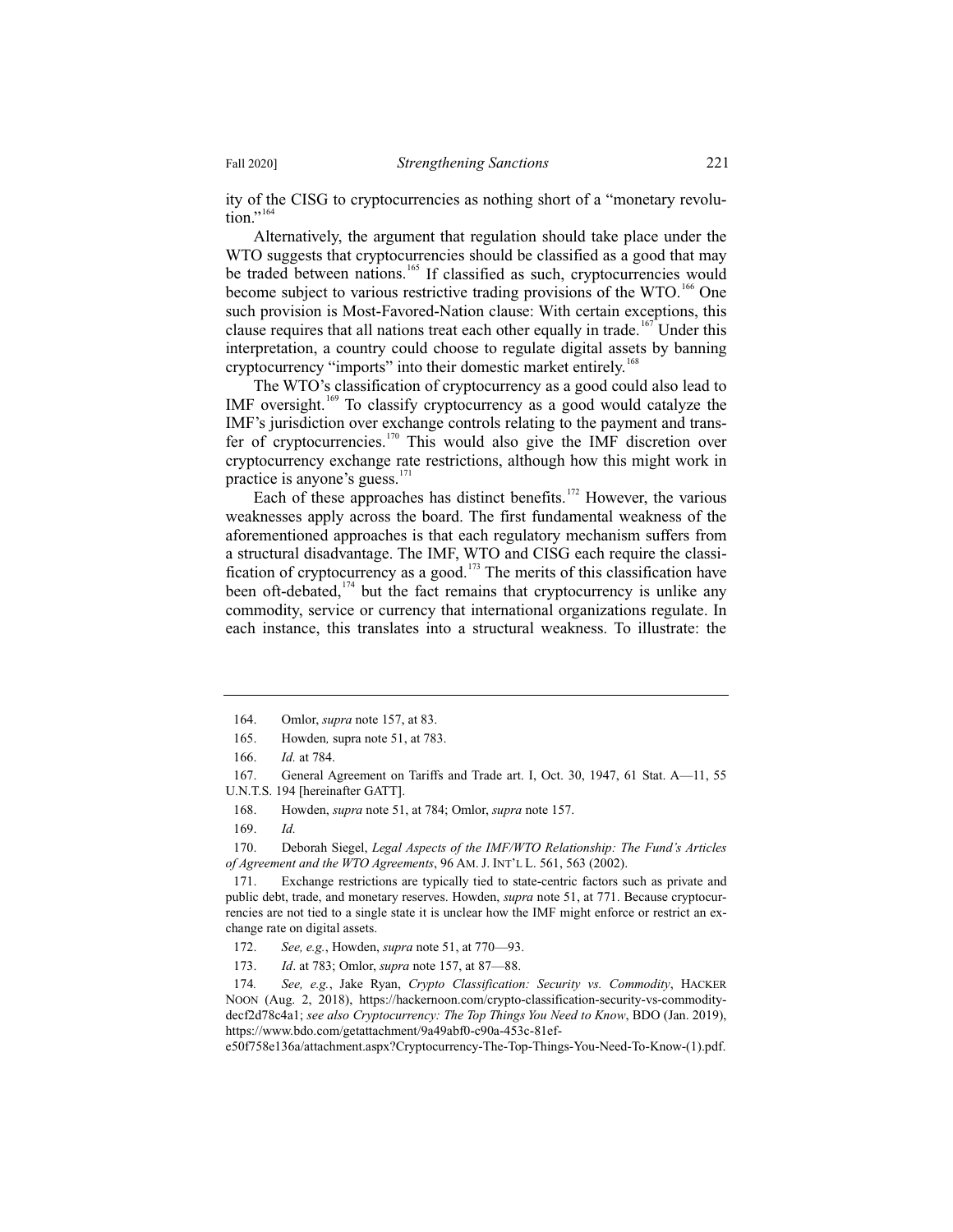CISG is not equipped for the extreme volatility of cryptocurrencies.<sup>175</sup> The IMF would have immense difficulty enforcing an exchange rate on digital assets untethered to any state.<sup>176</sup> The WTO would need to devise a way to determine the cryptocurrency's country of origin to make for effective regulation (a standard that is already unclear without the added layer of cryptocurrency).<sup>177</sup> No doubt there are short-term fixes to each of these problems, $178^\circ$  but they amount to mere band-aids on enormous structural deficits that cannot be solved by mere language tweaks or newly applied methods of textual interpretation.

The second fundamental weakness of using pre-existing conventions to regulate cryptocurrencies is that the conventions' terms do not address the heart of the problem. Each of these organizations was designed to eliminate specific regulatory dilemmas that existed well before the development of cryptocurrency.<sup>179</sup> Challenges unique to digital currencies—pseudoanonymity,<sup>180</sup> untrustworthy third-party intermediaries,<sup>181</sup> volatility in their worth<sup>182</sup>—are not included within these conventions and will remain unaddressed should the international community resort to regulation through any of these pre-existing organizations.

# C*. International Regulation: A New, Multilateral Treaty*

The creation of a new multilateral treaty is the most realistic way to implement international regulatory standards on the use of cryptocurrency. It is also the most effective method of preventing the evasion of financial sanc-

<sup>175.</sup> Miklós Király, *The Vienna Convention on International Sales of Goods and the Bitcoin*, U.S.—CHINA L. REV. 182 (2019) ("The crux [of the problem] is that the CISG refers . . . to the price charged at the time of the conclusion of the contract, while the dramatic change in Bitcoin's value might have happened just after it.").

<sup>176.</sup> Exchange restrictions imposed by the IMF are typically tied to state-centric factors such as private and public debt, trade, and monetary reserves. *See* Howden, *supra* note 51, at 771.

<sup>177.</sup> *Id.* at 788.

<sup>178.</sup> For example, Howden proposes a solution to the WTO "place of origin" dilemma: "A simple measure to determine a crypto's country of origin would be to identify the origin country as that country from which the crypto was last sent." *Id*.

<sup>179.</sup> Indeed, the WTO was designed with the goal of *liberalizing* trade, an objective that some might characterize as somewhat antithetical to the goals of regulation. *See id.* at 781. The CISG was designed to unify commercial law and alleviate obstacles to international trade. Harry M. Flechtner, *The United Nations Convention on Contracts for the International Sale of Goods*, U.N. AUDIOVISUAL LIBR. INT'L L. (2009), https://legal.un.org/avl/ha/ccisg/ccisg.html. The IMF served "to overcome the collective action problem of allowing individual countries to enact self-interested economic policies without jeopardizing the global economy." Nicholas A. Plassaras, *Regulating Digital Currencies: Bringing Bitcoin Within the Reach of the IMF*, 14 CHI. J. INT'L L. 377, 390–91 (2013).

<sup>180.</sup> *See supra* Section III.B.

<sup>181.</sup> *See id.*

<sup>182.</sup> *See supra* Section III.A.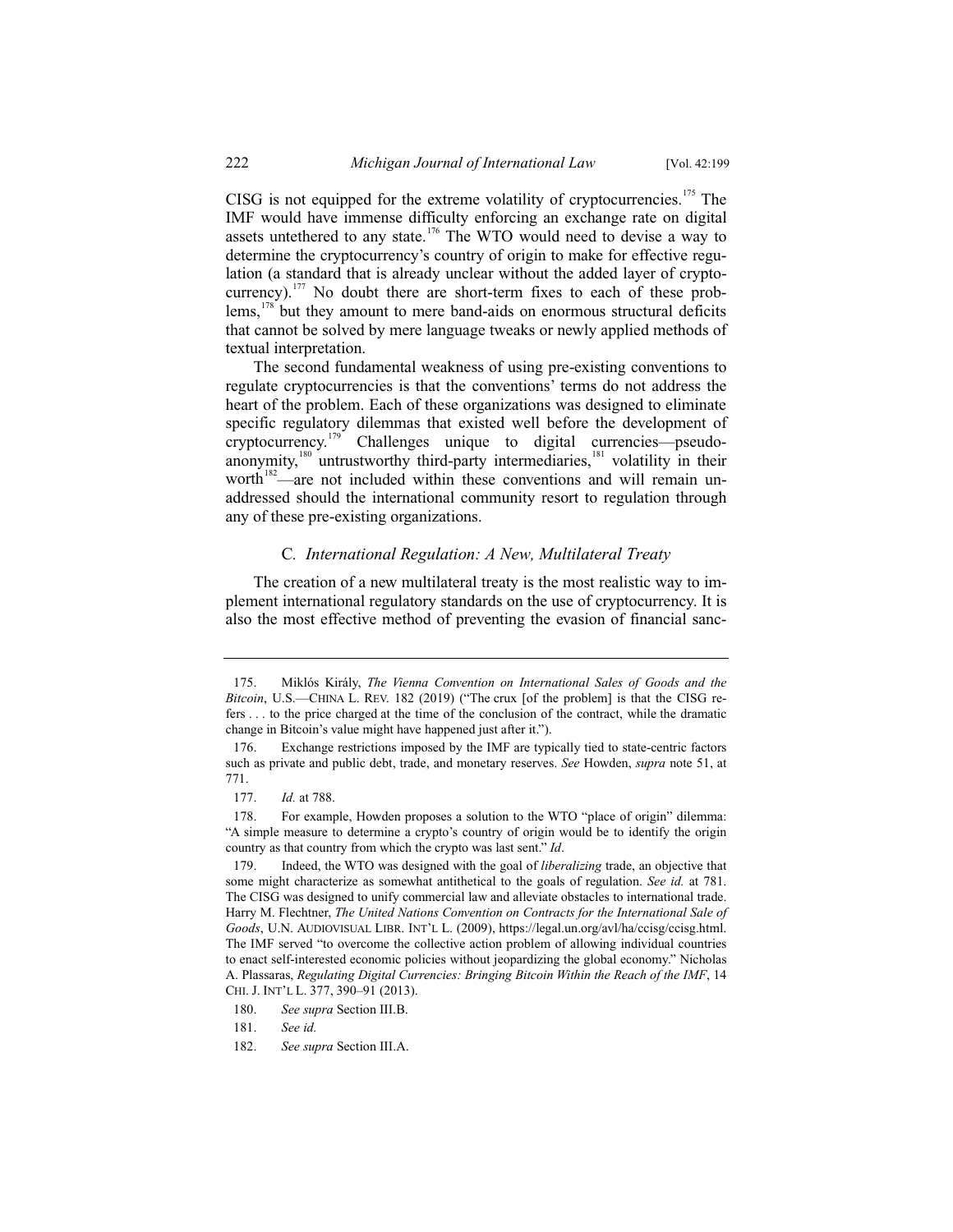tions through the use of digital currencies.<sup>183</sup> This is because a new multilateral treaty can be structured to address challenges unique to the regulation of cryptocurrency from the outset.<sup>184</sup>

The following proposal goes beyond standard legal justifications for a multilateral mechanism. It drills down into the substantive mechanisms that an effective treaty must include. The levels of specificity to this end are perhaps uncommon in a typical legal analysis. At first, this might even seem beyond the scope of a legal proposal. However, this analysis is essential to explain why a new, multilateral treaty is required. The current structures in place could not begin to grapple with the complex underlying issues which are so crucial to the regulation of cryptocurrency. As such, the substantive components of the proposed treaty undergird the very reason why a new multilateral treaty is necessary.

# 1. Public Key Cryptography

The proposed multilateral framework should consist of three equally important dimensions. The first dimension implicates the technology which underlies all cryptocurrencies: public key cryptography.<sup>185</sup> Public key cryptography is the crux of cryptocurrency users' pseudo-anonymity.<sup>186</sup> It is also a fundamental way in which cryptocurrencies may themselves be regulated.<sup>187</sup> The identification of cryptocurrency users is important because it is the gateway to additional, future regulation. States cannot regulate users who cannot be identified.<sup>188</sup> Deanonymizing users also has intrinsic value: If countries can identify the users conducting cryptocurrency transactions, they will be better able to identify those users, governments, or agents that defy international financial sanctions.

To accomplish these objectives, the new international regulatory framework should require the establishment of national databases of public keys linked to personal identifying information. If public keys are identified within a central national system, each cryptocurrency transaction may be traced

<sup>183.</sup> *See supra* Section III.C.

<sup>184.</sup> This is in contrast to the WTO, CISG, and IMF which were all created for varied and distinguishable challenges that cryptocurrency either does not face or that are tangential to the real issues at hand. *See* Király, *supra* note 175.

<sup>185.</sup> *Public and Private Keys*, *supra* note 26.

<sup>186.</sup> *Id.*

<sup>187.</sup> *See, e.g.*, Dan Ryan, *FinCEN: Know Your Customer Requirements*, HARVARD L. SCH. F. ON CORP. GOVERNANCE (Feb. 7, 2016), https://corpgov.law.harvard.edu/2016/02/07 /fincen-know-your-customer-requirements (outlining the Know Your Customer requirements, created to "help financial institutions avoid illicit transactions").

<sup>188.</sup> *See* Elizabeth Rosenberg & Neil Bhatiya, *Busting North Korea's Sanctions Evasion*, CTR. FOR A NEW AM. SEC. (Mar. 4, 2020), https://www.cnas.org/publications/commentary /busting-north-koreas-sanctions-evasion (documenting strategies to undercut North Korean financing of proliferation, the authors recommend a "culture of collaboration to *identify* and halt the money trail for the nuclear threats emanating from North Korea" [emphasis added]).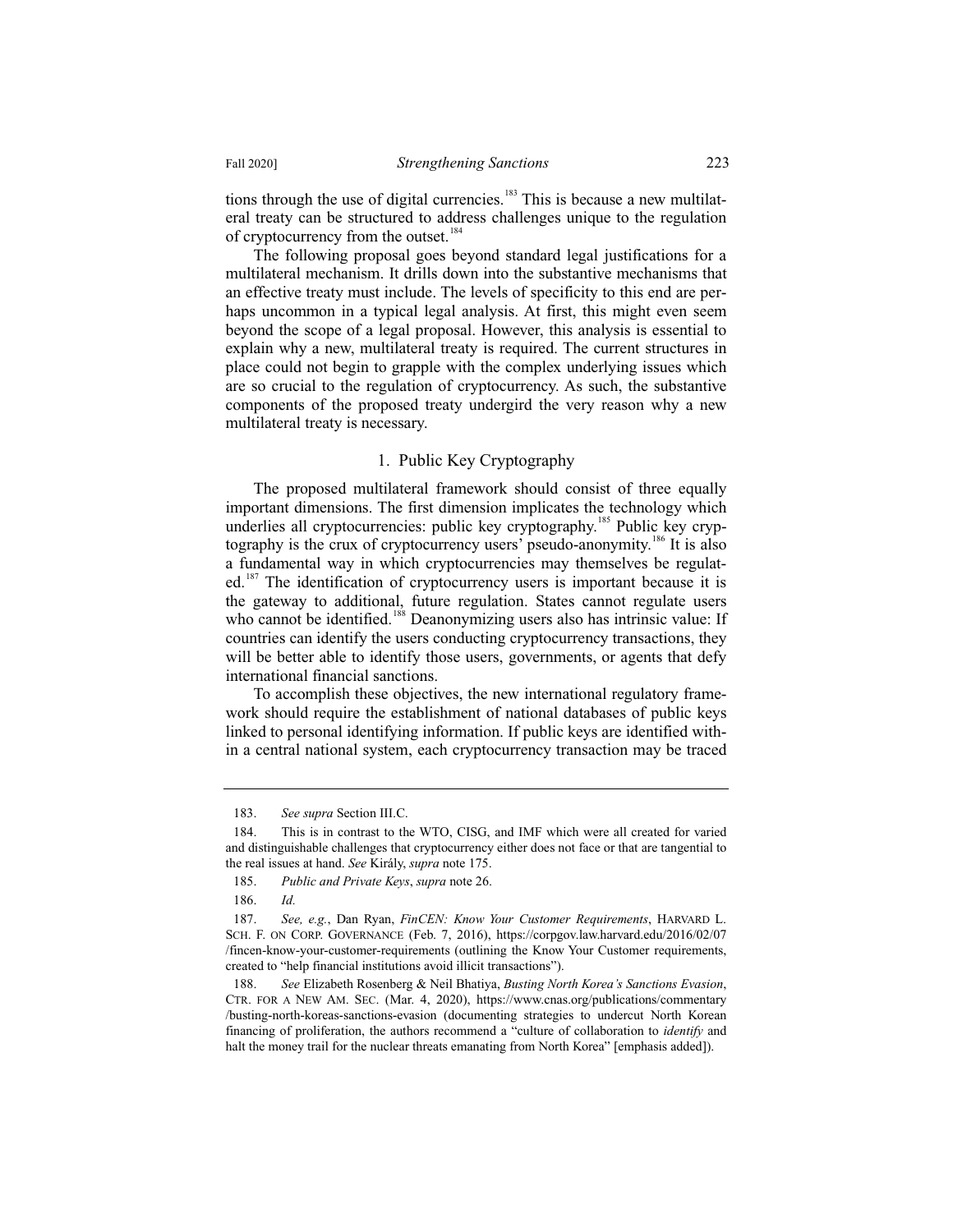to its source by that nation's government.<sup>189</sup> Similar to KYC regulations, this framework decreases anonymity of cryptocurrency users by revealing their identities to a central database.<sup>190</sup> However, a level of pseudo-anonymity does remain intact: The identities of cryptocurrency users would be anonymous to all non-governmental users without access to this central database. Simply put, a central database of public keys is similar to a central database of bank account numbers, yet without the problematic risks: Unlike bank account numbers, $191$  public keys are intended to be made public.<sup>192</sup> There is no risk of fraud or unauthorized withdrawals from a user's digital wallet as a bad actor cannot access these funds without the user's corresponding private  $kev.<sup>193</sup>$ 

This framework draws upon the ICAO structure for the storage of passport information.<sup>194</sup> Under ICAO, each participating country maintains a national database of passport numbers and corresponding identifying information.<sup>195</sup> Similar to ICAO's passport database requirements,<sup>196</sup> the cryptocurrency treaty should require states to maintain certain standards of public key identification while allowing for flexibility regarding methods of implementation. This eliminates a problem that frequently vexes multilateral treaties: unwieldy rules that large groups of states can rarely agree upon.<sup>197</sup>

#### 2. International Public Key Directory

Public key identification within a national database is helpful for discrete states. However, by itself it does little to aid in international regulation. To be fully effective, the multilateral framework must also include a mechanism that enables cross-border information-sharing. Again, ICAO provides a

<sup>189.</sup> *See Surveillance Defense*, *supra* note 29.

<sup>190.</sup> *See supra* Section IV.A.

<sup>191.</sup> *See What Can Someone Do With Your Bank Account Number?*, BANKS (Oct. 16, 2018), https://banks.org/what-can-someone-do-with-your-bank-account-number.

<sup>192.</sup> *See* Jake Frankenfield, *Public Key*, INVESTOPEDIA (July 30, 2018), https://www.investopedia.com/terms/p/public-key.asp.

<sup>193.</sup> *Id.*

<sup>194.</sup> *See Traveller Identification Programme*, *supra* note 145.

<sup>195.</sup> Some states such as Argentina, Mexico, and the United States have opted to use biometric identification such as fingerprints and photographs to identify travelers, while countries such as Japan use databases that store application forms for passports without the biometric data of all passport applicants. *See, e.g.*, *Biometric Data Retention*, *supra* note 149.

<sup>196.</sup> Narjess Abdennebi*, ICAO Traveller Identification Programme (TRIP) Strategy*, ICAO SKY TALKS WORKSHOPS 18—19 (2016), https://www.icao.int/Meetings/a39/workshops /Documents/A39%20Workshops%20-%20TRIP%20Strategy.pdf.

<sup>197.</sup> *See Bilateral or Multilateral: Which Trade Partnerships Work Best?*, KNOWLEDGE@WHARTON (Apr. 27, 2017), https://knowledge.wharton.upenn.edu/article /bilateral-multilateral-trade-partnerships-work-best.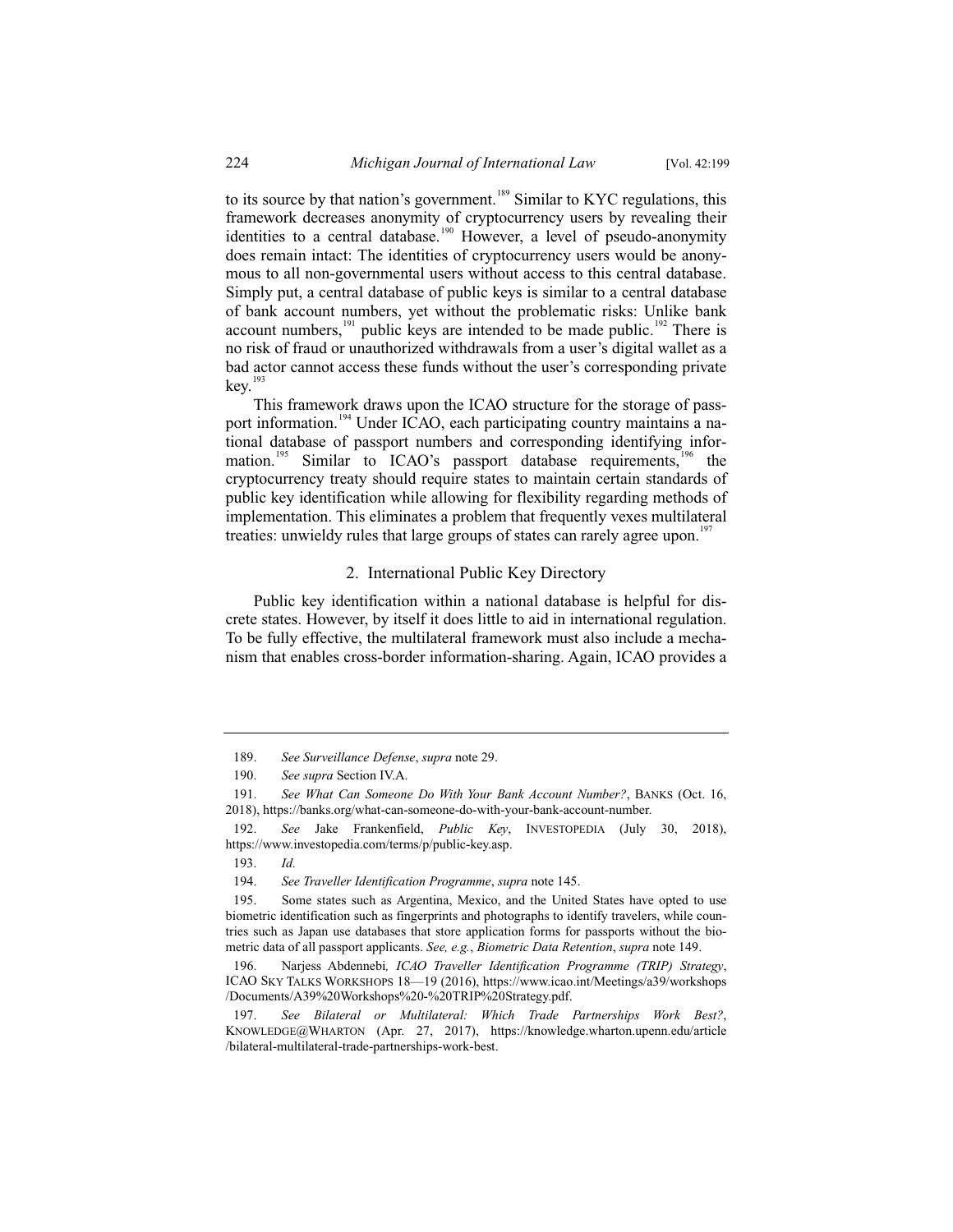useful blueprint. ICAO maintains a Public Key Directory ("PKD")<sup>198</sup> which functions as a central repository of cryptographic public keys.<sup>199</sup> This allows for the exchange of information required to authenticate the digital signatures of ePassports.<sup>200</sup> Notably, the ICAO PKD does not contain any personal information about the passport holder.<sup>201</sup> This public key information is available to all participating countries.<sup>202</sup>

Similarly, a cryptocurrency PKD should be established which shares the national origin of each public key without further identifying data. This would allow states to crack down on the evasion of international sanctions without compromising the personal information of cryptocurrency users. Further, should states wish to open an investigation, the PKD would act as a springboard from which further negotiations could ensue between countries. ICAO acts as a collaborative fulcrum around which states work to reach their objectives in civil aviation and international security;<sup>203</sup> the cryptocurrency treaty would do the same to prevent digital currency transactions that evade financial sanctions.

An alternative proposition to a multilateral PKD is the enactment of bilateral treaties which enable the exchange of public key information.<sup>204</sup> However, the downsides of this proposal are numerous. Not only would this mechanism prove exponentially more expensive, $205$  but the coordination efforts would prove inordinately cumbersome.<sup>206</sup> To illustrate, if eight states wished to conduct exchanges of public key information using bilateral trea-

<sup>198.</sup> For a detailed explanation on the technical underbelly of the ICAO PKD, *see* MARKUS HARTMANN, STEPHAN KÖRTING, & OLGA KÄTHLER, A PRIMER ON THE ICAO PUBLIC KEY DIRECTORY (2009), http://www.securitydocumentworld.com/creo\_files/upload /client\_files/hjp\_pkd\_promotion-paper\_v1\_5\_20090520.pdf.

<sup>199.</sup> *Public Key Directory*, ICAO, https://www.icao.int/Security/FAL/PKD/Pages /default.aspx (last visited Oct. 11, 2020).

<sup>200.</sup> *Id.*; Christiane DerMarkar, *ICAO Public Key Directory – State of Progress*, ICAO 2 (2019), https://www.icao.int/Meetings/TRIP-Symposium-2019/PublishingImages/Pages /Presentations/ICAO%20Public%20Key%20Directory(PKD)-State%20of%20Progress.pdf.

<sup>201.</sup> The public key information only serves to confirm that "the ePassport has been issued by a bona fide authority and that it has not been tampered with. *ePassports: Digital Signatures and the Public Key Directory*, GOV'T CAN. (May 13, 2014), https://www.canada.ca /en/news/archive/2014/05/epassports-digital-signatures-public-key-directory.html.

<sup>202.</sup> *Id. See also ICAO PKD Participants*, ICAO, https://www.icao.int/Security /FAL/PKD/Pages/ICAO-PKDParticipants.aspx (last visited Oct. 11, 2020).

<sup>203.</sup> *Cooperation Delivers Enhanced ICAO Compliance and Sustainable Aviation Development*, ICAO (Aug. 1, 2019), https://www.icao.int/Newsroom/Pages/Cooperationdelivers-enhanced-ICAO-compliance-and-sustainable-aviation-development.aspx.

<sup>204.</sup> *See* Roman Vanek, *ICAO Public Key Directory*, KEESING PLATFORM (June 1, 2013), https://platform.keesingtechnologies.com/icao-public-key-directory.

<sup>205.</sup> *Id.*

<sup>206.</sup> Christine DerMarkar*, ICAO Public Key Directory (PKD)*, ICAO SKY TALKS WORKSHOPS 6 (2016), https://www.icao.int/Meetings/a39/workshops/Documents/A39%20 Workshop%20-%20PKD.pdf.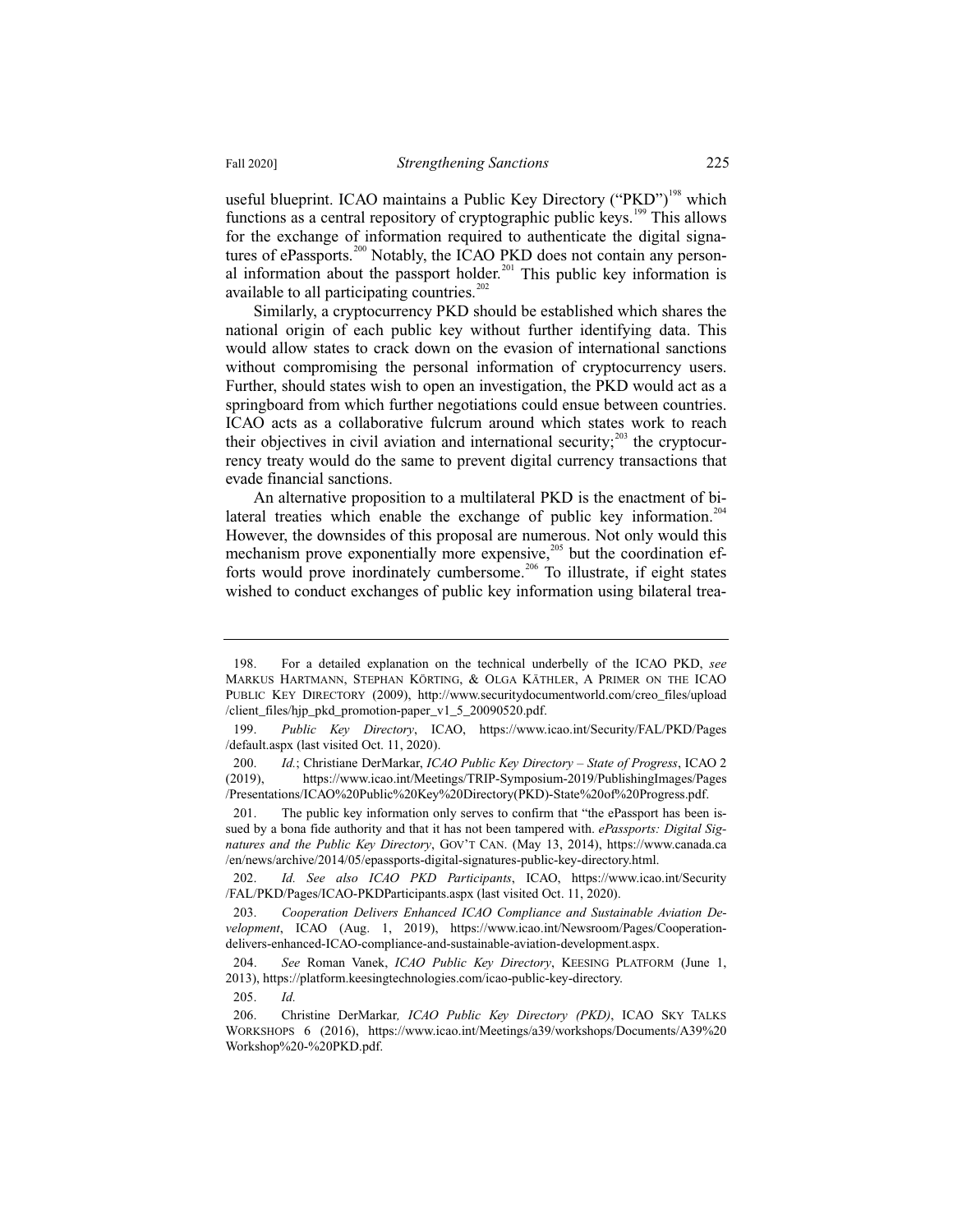ties, this would require fifty-six information exchanges.<sup>207</sup> Under the PKD, only two exchanges of information are required—one from each country to the central repository.<sup>208</sup> If 191 states wished to conduct exchanges of information,  $36,290$  bilateral exchanges of information would be necessary.<sup>209</sup> Under the PKD, the number of exchanges remains at two. $^{210}$  A multilateral treaty establishing a PKD is an elegant solution that avoids encumbering the regulation of cryptocurrencies with bureaucratic red tape.

# 3. Prosecution Guidelines & Foreign Fine Credits

The third aspect of the proposed multilateral cryptocurrency treaty is the inclusion of prosecution guidelines<sup>211</sup> and the establishment of a mechanism permitting foreign fine credits.<sup>212</sup> This will further cement the norm of international cooperation between states—both in investigations and prosecutions—and will leave oversight in the hands of governmental actors instead of self-interested third-party intermediaries.<sup>2</sup>

The inclusion of a commitment to prosecution guidelines within the multilateral treaty is an important step toward preventing instances of double jeopardy.<sup>214</sup> The evasion of financial sanctions is a cross-border endeavor, and the use of cryptocurrencies to do so has the potential to implicate countless jurisdictions.<sup>215</sup> To avoid placing individuals and businesses in

212. Foreign fine credits are a tool that government enforcers typically use to prevent double jeopardy issues in multinational settlements. They are repurposed here to provide relief not only for multinational corporations, but individuals and small businesses that may also find themselves subject to violations of double jeopardy. *See* Megan Zwiebel, *Is the Pie Getting Bigger? Double Jeopardy in the Age of International Cooperation*, ANTI-CORRUPTION REP. (Sept. 5, 2018), https://www.anti-corruption.com/2619506/is-the-pie-getting-biggerdouble-jeopardy-in-the-age-of-international-cooperation.thtml.

213. *See supra* Section III.B.

214. Double jeopardy (or *non bis in idem*) is defined as "[t]he fact of being prosecuted or sentenced twice for substantially the same offense." *Double Jeopardy*, BLACK'S LAW DICTIONARY (10th ed. 2014).

215. The technology underlying the use of cryptocurrency and blockchain allows for the possibility of transactions touching computer servers ("nodes") all over the world before their completion. Under the legal principle of *jurisdiction loci*, this allows any number of nations to assert jurisdiction over an illicit transaction should it touch one of their computer servers—the physical territory that an entity's authority covers—in passing. *See Spatial Jurisdiction*, BLACK'S LAW DICTIONARY (11<sup>th</sup> ed. 2019); Jaak Poldma, *Dragged to the U.S. Courts (Part 1)*: *Jurisdiction & the Location of Blockchain Nodes*, ORRICK (Nov. 28, 2018), https://blogs.orrick.com/blockchain/dragged-to-the-u-s-courts-part-1-jurisdiction-and-thelocation-of-blockchain-nodes.

<sup>207.</sup> *Id.*

<sup>208.</sup> *Id.*

<sup>209.</sup> *Id.*

<sup>210.</sup> *Id.*

<sup>211.</sup> *See, e.g.*, *Guidelines for Deciding 'Which Jurisdiction Should Prosecute?*,*'* EUROJUST (2016), https://www.anti-corruption.com/files/2018/08/30/2016\_jurisdictionguidelines\_en.pdf [hereinafter *Eurojust Guidelines*].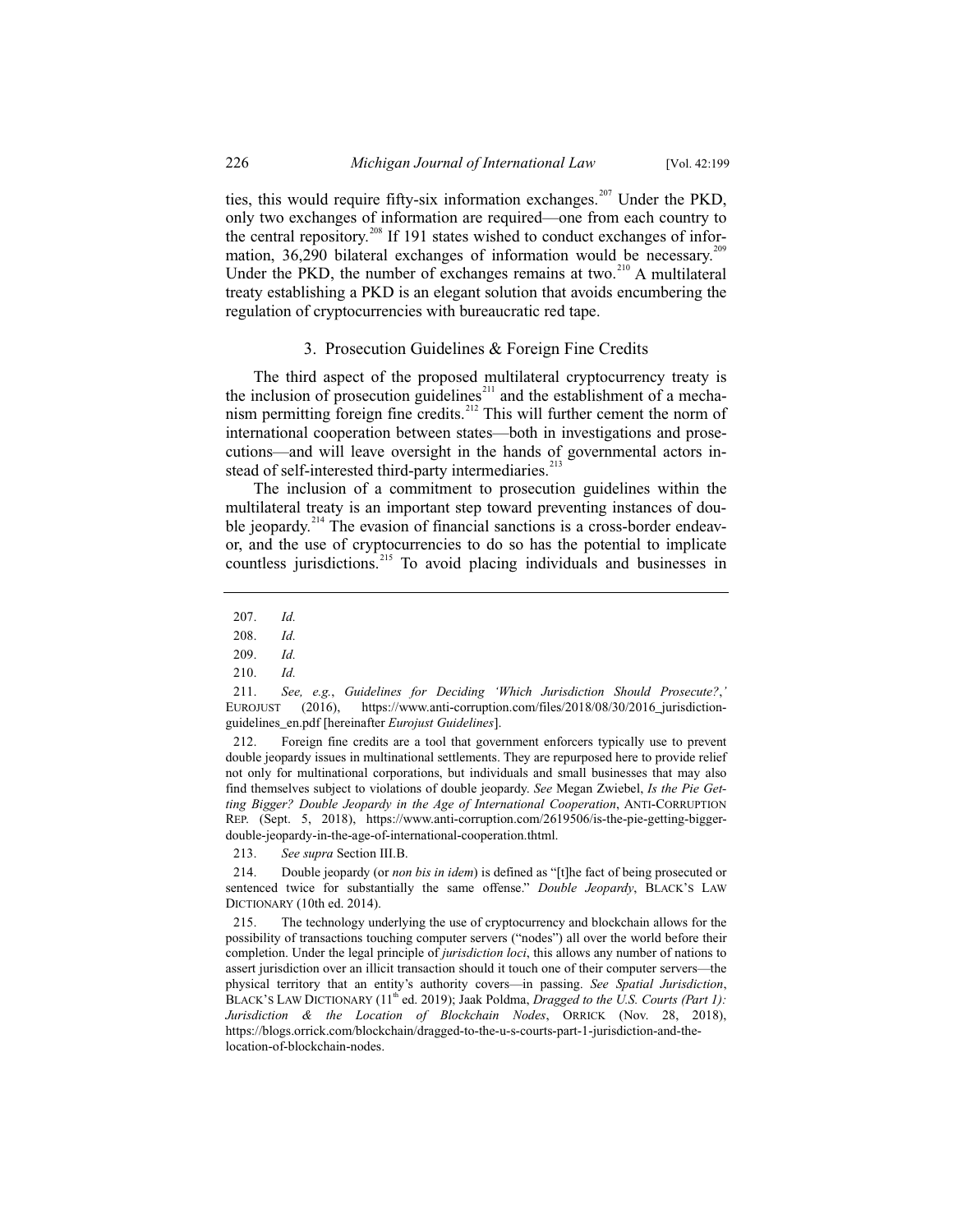double jeopardy for the same alleged crimes, prosecution guidelines should be used to ensure a just outcome. The Eurojust guidelines are an excellent starting point.<sup>216</sup> These guidelines place an emphasis on factors that might be considered in a multi-jurisdictional case, including the protection of witnesses; the costs and resources which will be allocated to the investigation; and the location of suspects. $217$ 

In determining jurisdiction over the evasion of financial sanctions, some factors may prove more helpful than others. Territoriality is one such factor.<sup>218</sup> Under the Eurojust guidelines, a presumption is made that the prosecution will take place in the jurisdiction in which the majority of the criminal action occurred.<sup>219</sup> As applied to the evasion of financial sanctions, if a North Korean actor buys goods from a Japanese vendor using cryptocurrency, Japan has presumptive jurisdiction. This should remain the case even if the transaction was communicated across hundreds of different servers the world over; the most important aspect of the crime—the unlawful purchase of goods—took place in Japan.<sup>220</sup>

A second mechanism to prevent violations of double jeopardy is the institution of foreign fine credits.<sup>221</sup> Foreign fine credits are a method used in contemporaneous, multi-jurisdictional investigations.<sup>222</sup> To the extent that disgorgement or restitution is imposed during the course of one nation's investigations, another would give "dollar-for-dollar credit" for fines in connection with related actions.<sup>223</sup> This has the effect of reducing duplicative payments, or "piling on."<sup>224</sup> In the cryptocurrency treaty, this should be incorporated as a failsafe mechanism should the prosecution guidelines fail to prevent multiple investigations for the same criminal action. Foreign fine credits ensure that if multiple jurisdictions prosecute a single actor, that actor's cooperation with and payment to all authorities is credited.<sup>225</sup>

<sup>216.</sup> *See Eurojust Guidelines*, *supra* note 211.

<sup>217.</sup> Zwiebel, *supra* note 212.

<sup>218.</sup> *See Eurojust Guidelines*, *supra* note 211, at 3.

<sup>219.</sup> *See id.*

<sup>220.</sup> *See Eurojust Guidelines*, *supra* note 210, at 3. *See also* Poldma, *supra* note 215. The territoriality factor would also work in Japan's favor in this instance as the location of one of the parties under investigation is physically within Japanese territory.

<sup>221.</sup> *See* Zwiebel, *supra* note 212.

<sup>222.</sup> *See* Nathaniel Edmonds, Tara K. Giunta, Michael L. Spafford, & Daren F. Stanaway, *A New Enforcement Agency Joins the World of International Corruption Enforcement*, PAUL HASTINGS (Mar. 13, 2019), https://www.paulhastings.com/publications-items /details/?id=9955a96c-2334-6428-811c-ff00004cbded#\_edn30.

<sup>223.</sup> *See* James M. McDonald, Dir. of Enf't, Commodity Futures Trading Comm'n ["CFTC"], Remarks of CFTC Director of Enforcement James M. McDonald at the American Bar Association's National Institute on White Collar Crime (Mar. 6, 2019), https://www.cftc.gov/PressRoom/SpeechesTestimony/opamcdonald2.

<sup>224.</sup> Edmonds et al., *supra* note 222.

<sup>225.</sup> *Id.*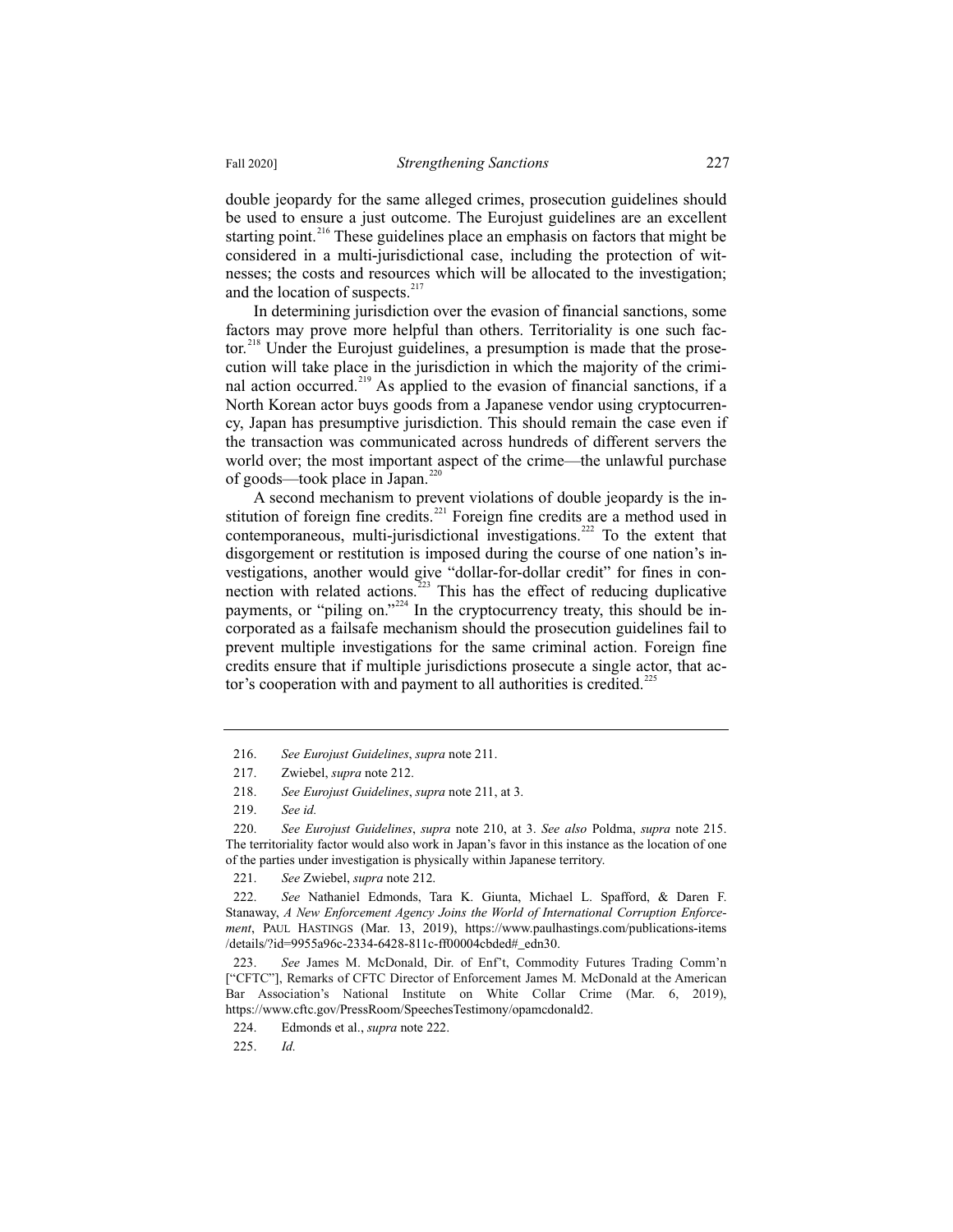In sum, the dual mechanisms proposed within the multilateral treaty prioritize cross-border cooperation and altering the levels of pseudoanonymity to which cryptocurrency users are entitled.<sup>226</sup> The framework will require international buy-in and no doubt will take both time and trial-anderror to implement. However, a new multilateral framework remains the best option for the regulation of cryptocurrency. Digital currencies are unlike any technology currently regulated by the international system. To rely on options such as the WTO, CISG or IMF to provide effective regulatory mechanisms is tantamount to fitting a circle into a square. A new regulatory regime may be tailored from its beginning to the unique properties of cryptocurrencies that allow for the evasion of international sanctions. With this goal in mind from the outset, an effective framework might be built which allows the world to use and benefit from cryptocurrencies to their full extent.

# V. CONCLUSION

Cryptocurrencies began as a niche technology in  $2009$ .<sup>227</sup> A mere decade later, cryptocurrencies are firmly entrenched within our global financial system.<sup>228</sup> Their benefits are numerous. It is hard to overstate the impact that cryptocurrencies may have on emerging economies.<sup>229</sup> Transactions using cryptocurrency can prove easier and faster than those conducted through banks, $^{230}$  and transaction fees are usually nonexistent.<sup>231</sup> The risk of identity theft is much lower than when using traditional lines of payment such as

<sup>226.</sup> This proposal necessarily entails more power in government's agencies hands in viewing the content of individuals' transactions. For reasons explained within this note, however, the system would still be sufficiently airtight. Further guidelines would also be necessary which lay out how and which agencies have the ability to use and access this data. This system is warranted for the reasons explained within this note.

<sup>227.</sup> Rosemary Bigmore, *A Decade of Cryptocurrency: From Bitcoin to Mining Chips*, TEL. (May 25, 2018), https://www.telegraph.co.uk/technology/digital-money/the-history-ofcryptocurrency.

<sup>228.</sup> *Id.*

<sup>229.</sup> *See* Chris Grundy, *The Impact of Cryptocurrency in Emerging Markets*, COIN OFFERING (Sept. 21, 2018), https://thecoinoffering.com/learn/cryptocurrency-emergingmarkets.

<sup>230.</sup> Audrey Conklin, *What Are the Benefits of Cryptocurrency?*, FOX BUS. (Feb. 6, 2020), https://www.foxbusiness.com/money/what-are-the-benefits-of-cryptocurrency.

<sup>231.</sup> Ameer Rosic, *7 Incredible Benefits of Cryptocurrency*, HUFFPOST (Dec. 6, 2017), https://www.huffpost.com/entry/7-incredible-benefits-of-1 b\_13160110.